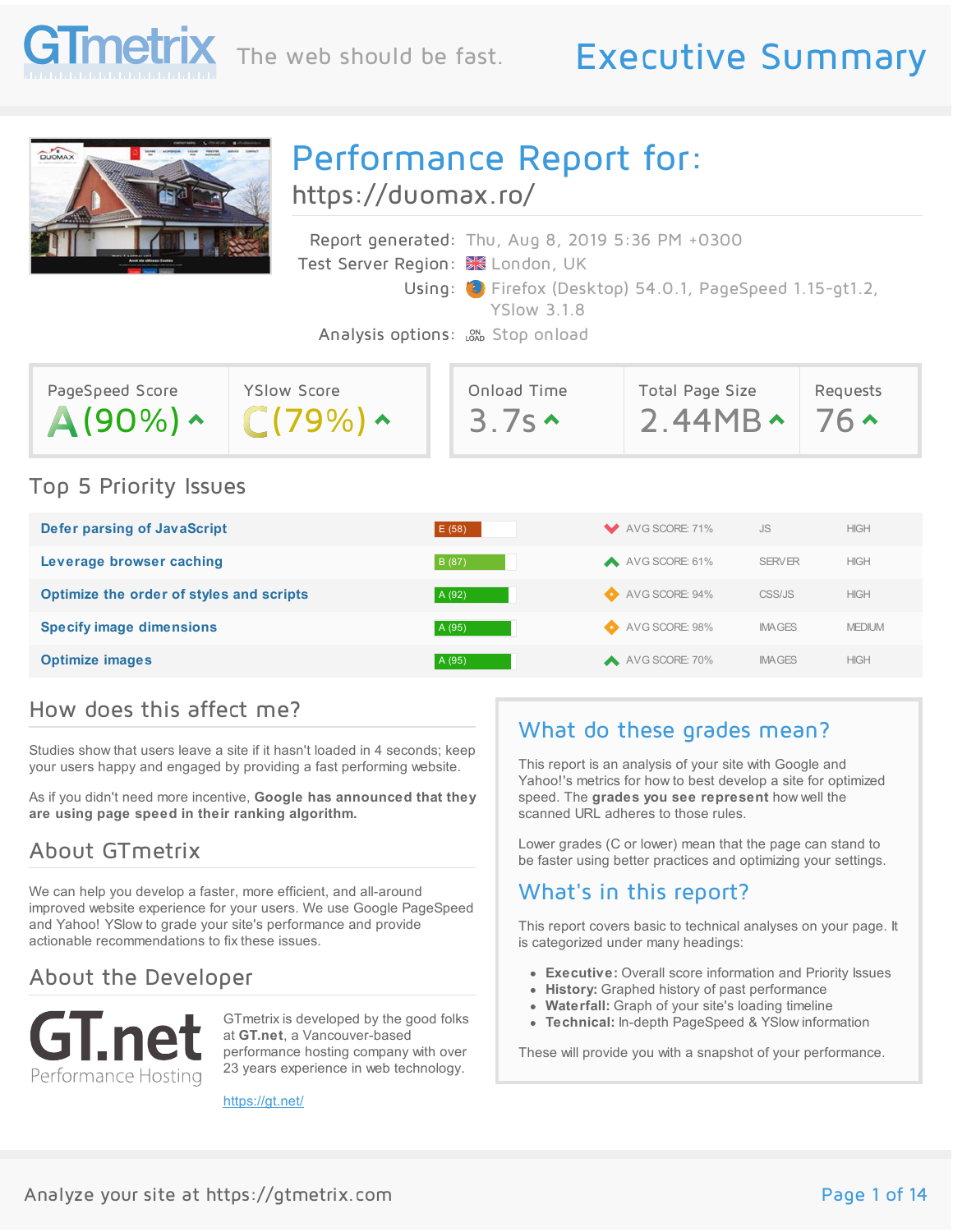

### Waterfall Chart

The waterfall chart displays the loading behaviour of your site in your selected browser. It can be used to discover simple issues such as 404's or more complex issues such as external resources blocking page rendering.

| Tigla Metalica BILKA, Tigla Ceramica Onești Bacău   DUOMAX |  |
|------------------------------------------------------------|--|
|                                                            |  |
|                                                            |  |

|                                     | 200                                                                            | duomax.ro            | 37.2 KB                           | 616ms |                  |            |                     |                    |                            |       |                     |  |
|-------------------------------------|--------------------------------------------------------------------------------|----------------------|-----------------------------------|-------|------------------|------------|---------------------|--------------------|----------------------------|-------|---------------------|--|
| js?id=UA-13900459                   | 200                                                                            | googletagmanager.com | 26.5 KB                           |       | 28ms             |            |                     |                    |                            |       |                     |  |
| style.css                           | 200                                                                            | duomax.ro            | 17.3 KB                           |       | 58 <sub>ms</sub> |            |                     |                    |                            |       |                     |  |
| responsive.css                      | 200                                                                            | duomax.ro            | 4.4 KB                            |       | 55ms             |            |                     |                    |                            |       |                     |  |
| lightgallery.min.css                | 200                                                                            | cdnjs.cloudflare.com | 3.5 KB                            |       | 33 <sub>ms</sub> |            |                     |                    |                            |       |                     |  |
| logo.svg                            | 200                                                                            | duomax.ro            | 5.3 KB                            |       |                  | $65$ Ir is |                     |                    |                            |       |                     |  |
| tigla-metalica-iberi                | 200                                                                            | duomax.ro            | 9.9 KB                            |       |                  | $65$ Ir is |                     |                    |                            |       |                     |  |
| tigla-metalica-balca                | 200                                                                            | duomax.ro            | 8.3 KB                            |       |                  |            |                     | 787ms              |                            |       |                     |  |
| harmonie-rosu-na                    | 200                                                                            | duomax.ro            | 6 KB                              |       |                  |            |                     | $\frac{1}{93}$ ms  |                            |       |                     |  |
| domino-rosu-natu                    | 200                                                                            | duomax.ro            | 5.5 KB                            |       |                  |            |                     | 95 <sub>ms</sub>   |                            |       |                     |  |
| bramac-adria-mag                    | 200                                                                            | duomax.ro            | 12.7 KB                           |       |                  |            |                     | 830ms              |                            |       |                     |  |
| tabla-cutata-t8-asp                 | 200                                                                            | duomax.ro            | 79.3 KB                           |       |                  |            |                     | 917 <sub>ms</sub>  |                            |       |                     |  |
| tabla-cutata-t8-asp                 | 200                                                                            | duomax.ro            | 84.9 KB                           |       |                  |            |                     | 875ms              |                            |       |                     |  |
| tabla-cutata-t8-gran                | 200                                                                            | duomax.ro            | 135.5 KB                          |       |                  |            |                     | 885ms              |                            |       |                     |  |
| tabla-cutata-t8-gran                | 200                                                                            | duomax.ro            | 132.6 KB                          |       |                  |            |                     | 1.02s              |                            |       |                     |  |
| tabla-cutata-t8-gran                | 200                                                                            | duomax.ro            | 132.5 KB                          |       |                  |            |                     | 942ms              |                            |       |                     |  |
| jquery-3.3.0.min.js                 | 200                                                                            | code.jquery.com      | 30.1 KB                           |       | 27ms             |            |                     |                    |                            |       |                     |  |
| owl.carousel.min.js                 | 200                                                                            | duomax.ro            | 12.5 KB                           |       | 59ms             |            |                     |                    |                            |       |                     |  |
| jquery.responsive                   | 200                                                                            | duomax.ro            | 2.8 KB                            |       | 59 <sub>ms</sub> |            |                     |                    |                            |       |                     |  |
| lightslider.min.js                  | 200                                                                            | duomax.ro            | 5.2 KB                            |       | 72ms             |            |                     |                    |                            |       |                     |  |
| lightgallery-all.min                | 200                                                                            | cdnjs.cloudflare.com | 10.8 KB                           |       | 28ms             |            |                     |                    |                            |       |                     |  |
| jquery.validate.min                 | 200                                                                            | ajax.aspnetcdn.com   | 7.1 KB                            |       | 22ms             |            |                     |                    |                            |       |                     |  |
| api.js                              | 200                                                                            | google.com           | 848 B                             |       | 26ms             |            |                     |                    |                            |       |                     |  |
| gdpr-ro.js                          | 200                                                                            | duomax.ro            | 4.2 KB                            |       | 70ms             |            |                     |                    |                            |       |                     |  |
| pattern-tigla-small                 | 200                                                                            | duomax.ro            | 8.8 KB                            |       |                  | 99ms       |                     |                    |                            |       |                     |  |
| icons.svg                           | 200                                                                            | duomax.ro            | 5 KB                              |       |                  | 98ms       |                     |                    |                            |       |                     |  |
| bg-transport.jpg                    | 200                                                                            | duomax.ro            | 96.8 KB                           |       |                  |            | $2\sqrt{2}$ ms      |                    |                            |       |                     |  |
| sisteme-pluviale-jg                 | 200                                                                            | duomax.ro            | 39 KB                             |       |                  | $16$ ns    |                     |                    |                            |       |                     |  |
| bg-cosuri-fum.jpg                   | 200                                                                            | duomax.ro            | 117.9 KB                          |       |                  |            | $2/5$ <sub>ms</sub> |                    |                            |       |                     |  |
| bg-testim.jpg                       | 200                                                                            | duomax.ro            | 122.7 KB                          |       |                  |            |                     | $3$ )2 $ms$        |                            |       |                     |  |
| pattern-tigla-blue.j                | 200                                                                            | duomax.ro            | 2.7 KB                            |       |                  | 127r       |                     |                    |                            |       |                     |  |
| mandatory.svg                       | 200                                                                            | duomax.ro            | 871B                              |       |                  | 130        |                     |                    |                            |       |                     |  |
| ubuntu-700-latin.w                  | 200                                                                            | duomax.ro            | 28.7 KB                           |       |                  |            |                     | 28ms               |                            |       |                     |  |
| ubuntu-700-latin-ex                 | 200                                                                            | duomax.ro            | 37.4 KB                           |       |                  |            |                     | 293ms              |                            |       |                     |  |
| montserrat-400-lat                  | 200                                                                            | duomax.ro            | 18.6 KB                           |       |                  |            |                     | $\frac{15}{2}$ 2ms |                            |       |                     |  |
| montserrat-400-lat                  | 200                                                                            | duomax.ro            | 16.7 KB                           |       |                  |            |                     | $\frac{1}{2}$ 5ms  |                            |       |                     |  |
| montserrat-700-lat                  | 200                                                                            | duomax.ro            | 18.9 KB                           |       |                  |            |                     | $\frac{1}{2}$ 7 ms |                            |       |                     |  |
| montserrat-700-lat                  | 200                                                                            | duomax.ro            | 16.5 KB                           |       |                  |            |                     | 288ms              |                            |       |                     |  |
| recaptcha_en.js                     | 200                                                                            | gstatic.com          | 92.3 KB                           |       |                  |            |                     |                    | 38 <sub>ms</sub>           |       |                     |  |
| tigla-metalica-bilka                | 200                                                                            | duomax.ro            | 179.4 KB                          |       |                  |            |                     |                    |                            | 291ms |                     |  |
| tigla-metalica-bilka                | 200                                                                            | duomax.ro            | 138.3 KB                          |       |                  |            |                     |                    |                            | 248ms |                     |  |
| tigla-ceramica-crea                 | 200                                                                            | duomax.ro            | 166.6 KB                          |       |                  |            |                     |                    |                            | 281ms |                     |  |
| tigla-ceramica-crea                 | 200                                                                            | duomax.ro            | 240.6 KB                          |       |                  |            |                     |                    |                            | 291ms |                     |  |
| tigla-beton-bramac<br>$\sim$ $\sim$ | 200<br>$\widehat{\phantom{a}}$ $\widehat{\phantom{a}}$ $\widehat{\phantom{a}}$ | duomax.ro<br>$\cdot$ | 174.5 KB<br>$  \cdot$ $\cdot$ $-$ |       |                  |            |                     | П                  | $\overline{\phantom{a}}$ . |       | $1.2$ <sub>js</sub> |  |
|                                     |                                                                                |                      |                                   |       |                  |            |                     |                    |                            |       |                     |  |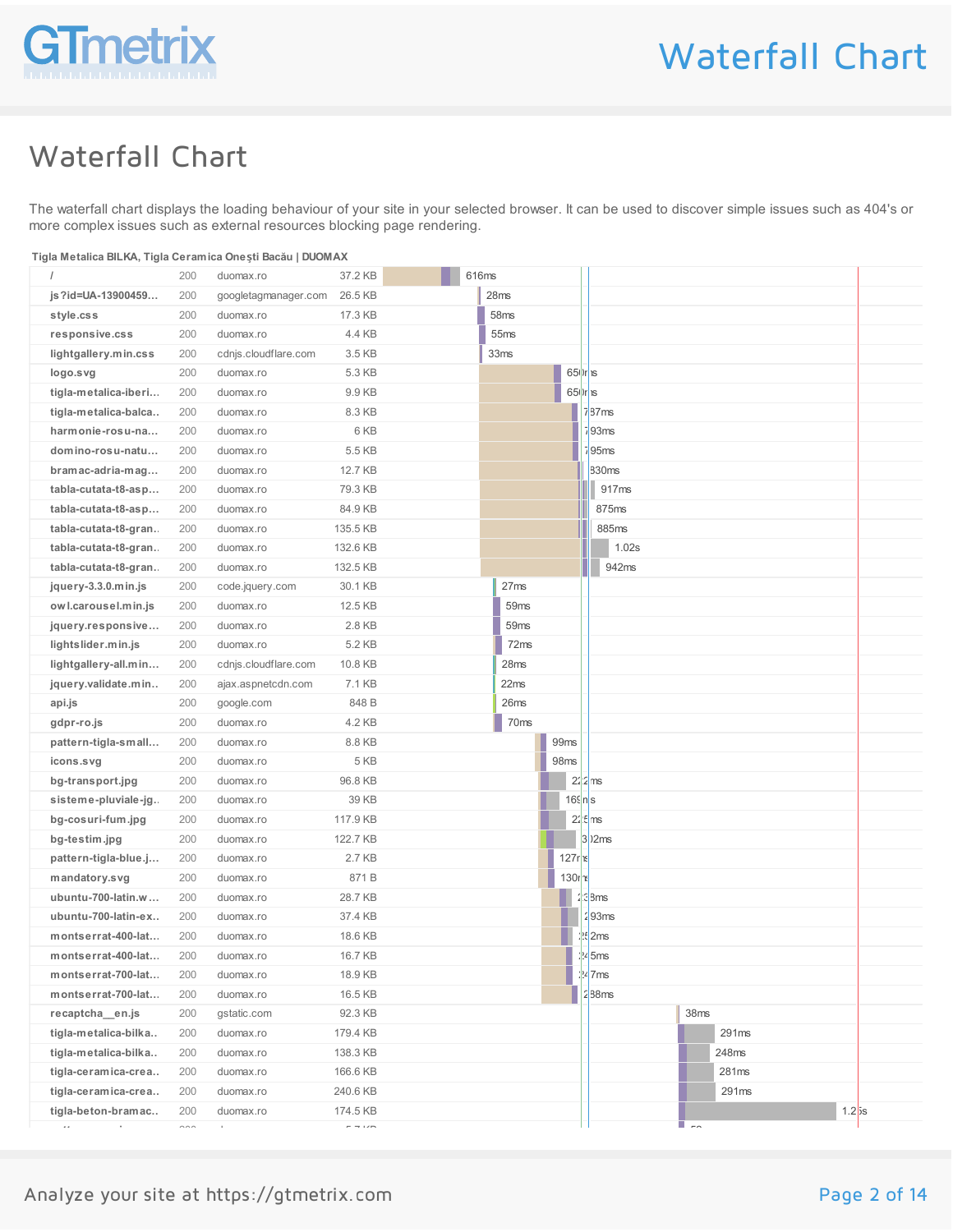# netriy

# Waterfall Chart

| pattern-gray.jpg     | 200 | duomax.ro                    | 5.7 KB              |                      | 52ms         |                   |                 |                 |                    |                     |
|----------------------|-----|------------------------------|---------------------|----------------------|--------------|-------------------|-----------------|-----------------|--------------------|---------------------|
| tigla-metalica-iberi | 200 | duomax.ro                    | 3.9 KB              |                      | <b>100ms</b> |                   |                 |                 |                    |                     |
| tigla-metalica-iberi | 200 | duomax.ro                    | 3.3 KB              |                      |              | 150ms             |                 |                 |                    |                     |
| tigla-metalica-iberi | 200 | duomax.ro                    | 4.1 KB              |                      |              | 201 <sub>ms</sub> |                 |                 |                    |                     |
| tigla-metalica-gotic | 200 | duomax.ro                    | 4.4 KB              |                      |              | 250ms             |                 |                 |                    |                     |
| tigla-metalica-gotic | 200 | duomax.ro                    | 4.5 KB              |                      |              | 295ms             |                 |                 |                    |                     |
| tigla-metalica-gotic | 200 | duomax.ro                    | 3.8 KB              |                      |              | 298ms             |                 |                 |                    |                     |
| tigla-metalica-gotic | 200 | duomax.ro                    | 3.5 KB              |                      |              | 325ms             |                 |                 |                    |                     |
| tigla-metalica-gotic | 200 | duomax.ro                    | 3.4 KB              |                      |              | 337ms             |                 |                 |                    |                     |
| tigla-metalica-gotic | 200 | duomax.ro                    | 3.9 KB              |                      |              | 337ms             |                 |                 |                    |                     |
| tigla-metalica-clasi | 200 | duomax.ro                    | 3.8 KB              |                      |              | 342ms             |                 |                 |                    |                     |
| tigla-metalica-clasi | 200 | duomax.ro                    | 3 KB                |                      |              | 345ms             |                 |                 |                    |                     |
| tigla-metalica-clasi | 200 | duomax.ro                    | 3.8 KB              |                      |              | 373ms             |                 |                 |                    |                     |
| tigla-metalica-rom   | 200 | duomax.ro                    | 3.6 KB              |                      |              | 386ms             |                 |                 |                    |                     |
| tigla-metalica-rom   | 200 | duomax.ro                    | 3.3 KB              |                      |              | 384ms             |                 |                 |                    |                     |
| tigla-metalica-rom   | 200 | duomax.ro                    | 4.1 KB              |                      |              | 391ms             |                 |                 |                    |                     |
| tabla-cutata-t8-asp  | 200 | duomax.ro                    | 2.9 KB              |                      |              | 383ms             |                 |                 |                    |                     |
| tabla-cutata-t8-asp  | 200 | duomax.ro                    | 3 KB                |                      |              | 409ms             |                 |                 |                    |                     |
| tabla-cutata-t8-gran | 200 | duomax.ro                    | 3.4 KB              |                      |              | 421ms             |                 |                 |                    |                     |
| tabla-cutata-t8-gran | 200 | duomax.ro                    | 3.4 KB              |                      |              | 424ms             |                 |                 |                    |                     |
| tabla-cutata-t8-gran | 200 | duomax.ro                    | 3.3 KB              |                      |              | 428ms             |                 |                 |                    |                     |
| anchor?ar=1&k=6L     | 200 | google.com                   | 9.6 KB              |                      |              |                   | 22ms            |                 |                    |                     |
| recaptcha en.js      | 200 | gstatic.com                  | $\mathbb O$         |                      |              |                   | 0 <sub>ms</sub> |                 |                    |                     |
| styles Itr.css       | 200 | gstatic.com                  | 89.2 KB             |                      |              |                   | 9 <sub>ms</sub> |                 |                    |                     |
| logo_48.png          | 200 | gstatic.com                  | 2.6 KB              |                      |              |                   |                 | 1 <sub>ms</sub> |                    |                     |
| X0UOm oDat-N7Pgm     | 200 | google.com                   | 5.5 KB              |                      |              |                   |                 | 1 <sub>ms</sub> |                    |                     |
| KFOm CngEu92Fr1M     | 200 | fonts.gstatic.com            | 15.4 KB             |                      |              |                   |                 | 3ms             |                    |                     |
| webworker.js?hl=     | 200 | google.com                   | 497 <sub>B</sub>    |                      |              |                   |                 | 10ms            |                    |                     |
| bframe?hl=en&v=v     | 200 | google.com                   | 1.7 KB              |                      |              |                   |                 |                 | $11r$ <sub>s</sub> |                     |
| styles_ltr.css       | 200 | gstatic.com                  | $\mathsf{O}\xspace$ |                      |              |                   |                 |                 |                    | $0$ l <sub>1s</sub> |
| recaptcha en.js      | 200 | gstatic.com                  | $\circledcirc$      |                      |              |                   |                 |                 |                    | $0 \text{ ns}$      |
| recaptcha_en.js      | 200 | gstatic.com                  | $\mathbf 0$         |                      |              |                   |                 |                 |                    | 0 <sub>ms</sub>     |
| 76 Requests          |     | 2.4 MB (4.1 MB Uncompressed) |                     | 3.65s (Onload 3.73s) |              |                   |                 |                 |                    |                     |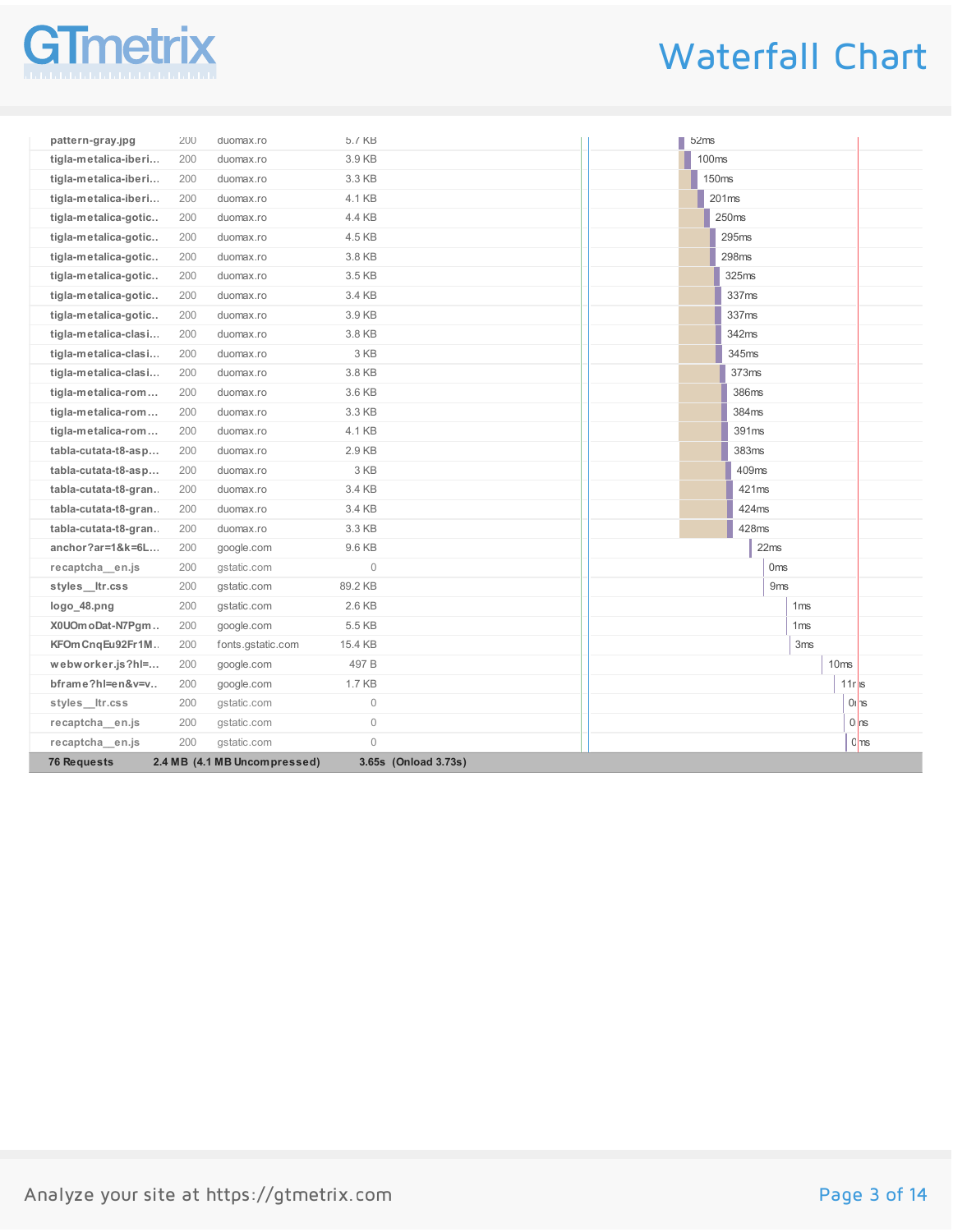

### Page Load Timings

#### RUM Speed Index: 2,752

| Redirect             | Connect     | Backend          | <b>TTFB</b>  |
|----------------------|-------------|------------------|--------------|
| 0 <sub>ms</sub>      | 459ms       | 78 <sub>ms</sub> | 0.5s         |
| DOM int.             | First paint | Contentful paint | DOM loaded   |
| 1.5s                 | 1.6s        | n/a              | $1.6s$ (1ms) |
| Onload<br>3.7s(27ms) |             |                  |              |

#### Redirect duration

| terfall Chart ?<br><b>uTube</b>  |               |                       |          | <b>Redirect Duration</b> |
|----------------------------------|---------------|-----------------------|----------|--------------------------|
| <b>GET</b> voutube.com           |               | 301 Mover youtube.com | $\Omega$ | 63 kms                   |
| GET www.voutube.com              |               | 301 Move voutube.com  | n        | 635ms                    |
| GET www First 200 OK             | 200 OK        | voutube.com           | 52.6 KB  | 2.0                      |
| <b>CET</b> scheduler.js          | <b>ZUU OK</b> | voutube.com           | $2$ KR   | 222ms                    |
| GET www-pageframe-vfl7RC 200 OK  |               | voutube.com           | 87 KB    | 833m <sup>c</sup>        |
| GET www-quide-vfl2WSEld.c 200 OK |               | voutube.com           | 3 KB     | 857ms                    |
| CET www-core-vflkD-OiW.cs 200 OK |               | voutube.com           | 43.8 KB  | 599ms                    |
| CFT www-home-c4-yfllV_na_200.OK  |               | voutube com           | 25 KR    | 782ms                    |

This is the time spent redirecting URLs before the final HTML page is loaded. Common redirects include:

- Redirect from a non-www to www (eg. example.com to www.example.com)
- Redirect to a secure URL (eg. http:// to https://)
- Redirect to set cookies
- Redirect to a mobile version of the site

Some sites may even perform a chain of multiple redirects (eg. non-www to www, then to a secure URL). This timing is the total of all this time that's spent redirecting, or 0 if no redirects occurred.

In the Waterfall Chart, Redirect duration consists of the time from the beginning of the test until just before we start the request of the final HTML page (when we receive the first 200 OK response).

During this time, the browser screen is blank! Ensure that this duration is kept to short by [minimizing](https://gtmetrix.com/minimize-redirects.html) your redirects.

#### Connection duration

| [hat:                     |              |                | <b>Connect Duration</b> |       |
|---------------------------|--------------|----------------|-------------------------|-------|
| te                        |              |                |                         |       |
| ample.com                 | 200 OK       | example.com    | 9.7 KB                  | 477ms |
| mize_c72e561d5            | 200 OK       | example.com    | 80.4 KB                 |       |
| illy=PT+Sans              | First 200 OK | ints.googleap  | 871 B                   | 119ms |
| ilv=Open+Sans: 200        |              | fonts.googleap | 1.1 KB                  | 118ms |
| ilv=Crete+Roun 200        |              | fonts.googleap | 442 R                   | 139ms |
| ily=Raleway:400 200       |              | fonts.googleap | 1.1 KB                  | 116ms |
| ample.com                 | 200 OK       | example.com    | 259 B                   |       |
| $s\lambda\rho r = 1 12 4$ | 200 OK       | example.com    | 33 KB                   |       |

Once any redirects have completed, Connection duration is measured. This is the time spent connecting to the server to make the request to the page.

Technically speaking, this duration is a combination of the blocked time, DNS time, connect time and sending time of the request (rather than *just* connect time). We've combined those components into a single Connection duration to simplify things (as most of these times are usually small).

In the Waterfall Chart, Connection duration consists of everything up to and including the "Sending" time in the final HTML page request (the first 200 OK response).

During this time, the browser screen is still blank! Various causes could contribute to this, including a slow/problematic connection between the test server and site or slow response times from the site.

#### Backend duration

| $h$ art ?                                  |        |                |         | <b>Backend Duration</b> |       |
|--------------------------------------------|--------|----------------|---------|-------------------------|-------|
| te                                         |        |                |         |                         |       |
| ample.com                                  | 200 OK | example.com    | 9.7 KB  |                         | 477ms |
| mize_c72e561d5_200-OK                      |        | example.com    | 80.4 KB |                         |       |
| illy=PT+Sans First 200 OK                  |        | onts.googleap  | 871 B   |                         | 119ms |
| illy=Open+Sans: 200                        |        | fonts.googleap | 1.1 KB  |                         | 118ms |
| ilv=Crete+Roun 200                         |        | fonts.googleap | 442 B   |                         | 139ms |
| ily=Raleway:400 200                        |        | fonts.googleap | 1.1 KB  |                         | 116ms |
| ample.com                                  | 200 OK | example.com    | 259 B   |                         |       |
| $\epsilon$ $\lambda$ sor $-1$ 12 $\Lambda$ | 200 OK | evample com    | 33 KR   |                         |       |

Once the connection is complete and the request is made, the server needs to generate a response for the page. The time it takes to generate the response is known as the Backend duration.

In the Waterfall Chart, Backend duration consists of purple waiting time in the page request.

There are a number of reasons why [Backend](https://gtmetrix.com/why-is-my-page-slow.html) duration could be slow. We cover this is our "Why is my page slow" article.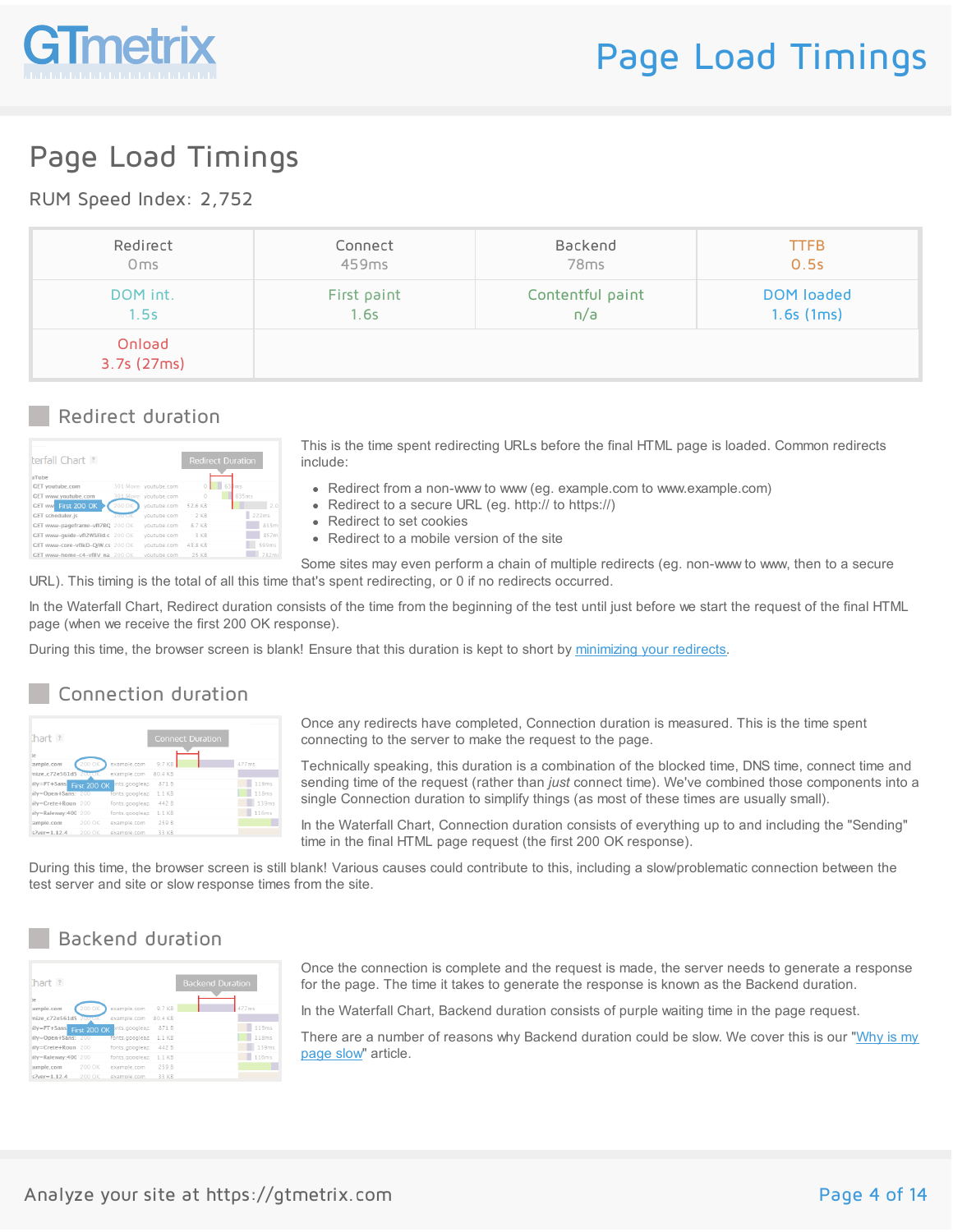

### Page Load Timings

#### Time to First Byte (TTFB)

| terfall Chart ?<br><b>uTube</b>  |               |                       |          | <b>TTFB</b> |                   |
|----------------------------------|---------------|-----------------------|----------|-------------|-------------------|
| <b>GET</b> voutube.com           |               | 301 Mover voutube.com | $\Omega$ | 638ms       |                   |
| GET www.voutube.com              |               | 301 Move voutube.com  | n        | 635ms       |                   |
| GET www First 200 OK             | 200 OK        | voutube.com           | 52.6 KB  |             | 2.01              |
| <b>CET</b> scheduler.is          | <b>200.0K</b> | youtube.com           | $2$ KR   |             | 222ms             |
| GET www-pageframe-vfl7RC 200 OK  |               | voutube.com           | 87 KB    |             | 833m <sup>c</sup> |
| GET www-quide-vfl2WSEld.c 200 OK |               | voutube.com           | 3 KB     |             | 857ms             |
| CET www-core-vflkD-OiW.cs 200 OK |               | voutube.com           | 43.8 KB  |             | 599ms             |
| CFT www-home-c4-yfllV_na_200.OK  |               | voutube com           | 25 KR    |             | 782ms             |

Time to First Byte (TTFB) is the total amount of time spent to receive the first byte of the response once it has been requested. It is the sum of "Redirect duration" + "Connection duration" + "Backend duration". This metric is one of the key indicators of web performance.

In the Waterfall Chart, it is calculated at the start of the test until just before receiving on the page request and represented by the orange line.

Some ways to improve the TTFB include: optimizing application code, implementing caching, finetuning your web server configuration, or upgrading server hardware.

#### DOM interactive time

|       |         |            | <b>DOM</b> Interactive |
|-------|---------|------------|------------------------|
|       |         |            |                        |
| e.com | $\circ$ | 638ms      |                        |
| e.com | $\circ$ | 635ms<br>٠ |                        |
| e.com | 52.6 KB | 2.09s      |                        |
| e.com | 2 KB    | 222ms      |                        |
| e.com | 87 KB   | 833ms      |                        |
| e.com | 3 KB    | 857ms      |                        |
| e.com | 43.8 KB | 599ms      |                        |
| e.com | 25 KB   | 782ms      |                        |

#### First paint time

|       |              | <b>First Paint</b> |  |
|-------|--------------|--------------------|--|
| e.com | $\circ$      | 638ms<br>٠         |  |
| e.com | $\circ$      | 635ms              |  |
| e.com | 52.6 KB      | 2.09s              |  |
| e.com | 2 KB         | 222ms              |  |
|       | e.com 8.7 KB | 833ms              |  |
| e.com | 3 KB         | 857ms              |  |
| e.com | 43.8 KB      | 599ms              |  |
|       | e.com 25 KB  | 782ms              |  |

DOM interactive time is the point at which the browser has finished loading and parsing HTML, and the DOM (Document Object Model) has been built. The DOM is how the browser internally structures the HTML so that it can render it.

DOM interactive time isn't marked in the Waterfall Chart as it's usually very close in timing to DOM content loaded.

First paint time is the first point at which the browser does any sort of rendering on the page. Depending on the structure of the page, this first paint could just be displaying the background colour (including white), or it could be a majority of the page being rendered.

In the Waterfall Chart, it is represented by the green line.

This timing is of significance because until this point, the browser will have only shown a blank page and this change gives the user an indication that the page is loading. However, we don't know how much of the page was rendered with this paint, so having a early first paint doesn't necessarily

indicate a fast loading page.

If the browser does not perform a paint (ie. the html results in an blank page), then the paint timings may be missing.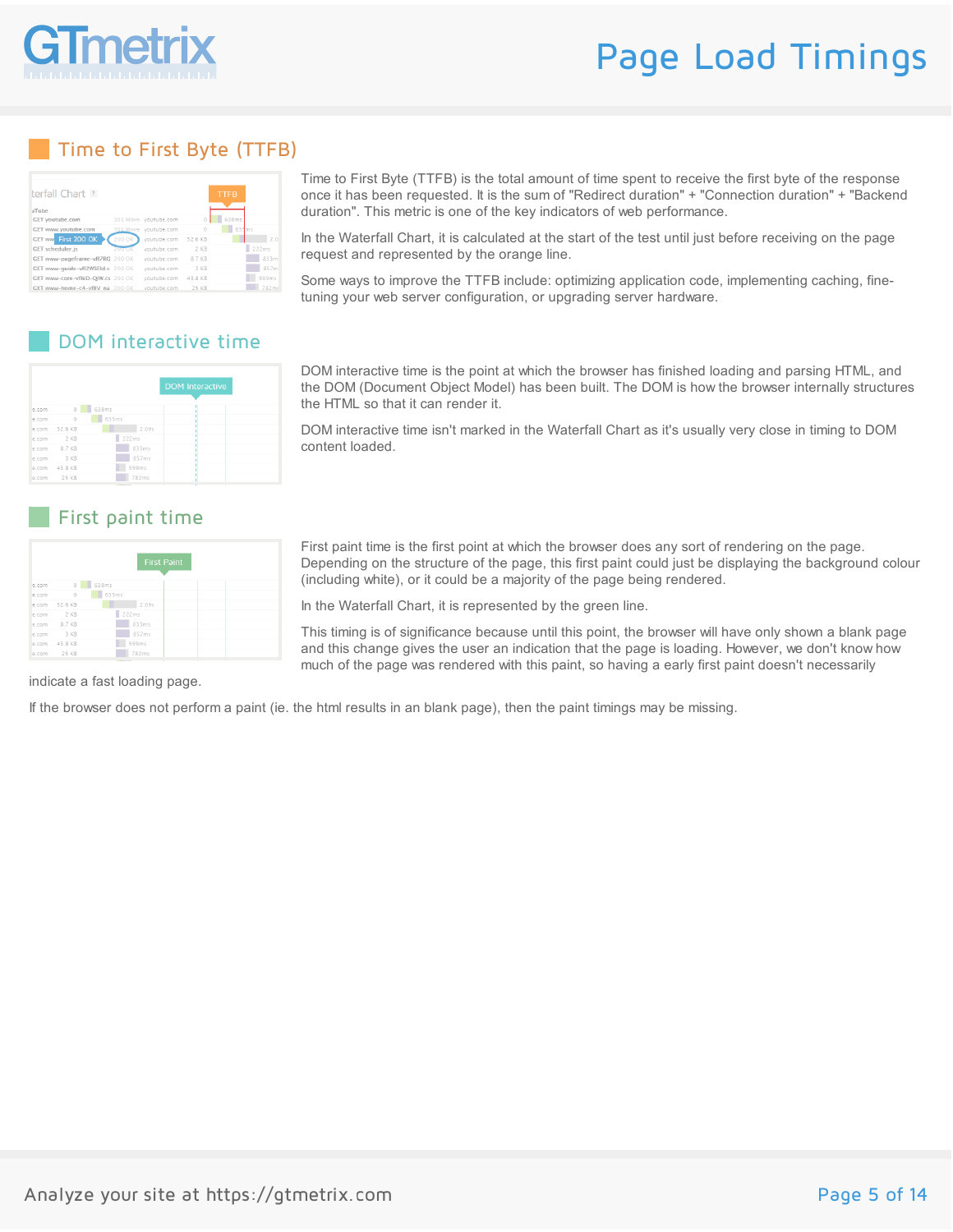

## Page Load Timings

#### First contentful paint time

|        |                                  |             | <b>Contentful Paint</b> |
|--------|----------------------------------|-------------|-------------------------|
|        |                                  |             |                         |
| e.com  | $\begin{array}{c} 0 \end{array}$ | 638ms<br>H. |                         |
| le.com | $\circ$                          | 635ms       |                         |
| e.com  | 52.6 KB                          | 2.09s       |                         |
|        | le.com 2 KB                      | 222ms       |                         |
|        | $e$ com $87$ KB                  | 833ms       |                         |
| e.com  | 3 KB                             | 857ms       |                         |
| e.com  | 43.8 KB                          | 599ms       |                         |
| e.com  | 25 KB                            | 782ms       |                         |

First Contentful Paint is triggered when any *content* is painted - i.e. something defined in the DOM (Document Object Model). This could be text, an image or canvas render.

This timing aims to be more representative of your user's experience, as it flags when actual content has been loaded in the page, and not just any change - but it may often be the same time as First Paint.

Because the focus is on content, the idea is that this metric gives you an idea of when your user receives consumable information (text, visuals, etc) - much more useful for performance assessment

than when a background has changed or a style has been applied.

If the browser does not perform a paint (ie. the html results in an blank page), then the paint timings may be missing.

#### DOM content loaded time

|        |          |       | <b>DOM Loaded</b> |
|--------|----------|-------|-------------------|
| e.com  | $\theta$ | 638ms |                   |
| le.com | $\circ$  | 635ms |                   |
| e.com  | 52.6 KB  | 2.09s |                   |
| e.com  | $2$ KR   | 222ms |                   |
| e.com  | 8.7 KB   | 833ms |                   |
| e.com  | 3 KB     | 857ms |                   |
| e.com  | 43.8 KB  | 599ms |                   |
| e.com  | 25 KB    | 782ms |                   |
|        |          |       |                   |

DOM content loaded time (DOM loaded or DOM ready for short) is the point at which the DOM is ready (ie. DOM interactive) and there are no stylesheets blocking JavaScript execution.

If there are no stylesheets blocking JavaScript execution and there is no parser blocking JavaScript, then this will be the same as DOM interactive time.

In the Waterfall Chart, it is represented by the blue line.

The time in brackets is the time spent executing JavaScript triggered by the DOM content loaded event. Many JavaScript frameworks use this event as a starting point to begin execution of their code.

Since this event is often used by JavaScript as the starting point and delays in this event mean delays in rendering, it's important to make sure that style and script order is [optimized](https://gtmetrix.com/optimize-the-order-of-styles-and-scripts.html) and that parsing of [JavaScript](https://gtmetrix.com/defer-parsing-of-javascript.html) is deferred.

#### Onload time

|       |         |            | Onload |
|-------|---------|------------|--------|
| e.com | $\circ$ | 638ms<br>٠ |        |
| e.com | $\circ$ | 635ms      |        |
| e.com | 52.6 KB | 2.09s      |        |
| e.com | 2 KB    | 222ms      |        |
| e.com | 8.7 KB  | 833ms      |        |
| e.com | 3 KB    | 857ms      |        |
| e.com | 43.8 KB | 599ms      |        |
| A COM | つに レロ   | 702mm      |        |

Onload time occurs when the processing of the page is complete and all the resources on the page (images, CSS, etc.) have finished downloading. This is also the same time that DOM complete occurs and the JavaScript window.onload event fires.

Note that there may be JavaScript that initiates subsequent requests for more resources, hence the reason why Fully loaded timing is preferred.

In the Waterfall Chart, it is represented by the red line.

The time in brackets is the time spent executing JavaScript triggered by the Onload event.

Note that Onload time was the previous default for when to stop the test prior to Feburary 8th, 2017.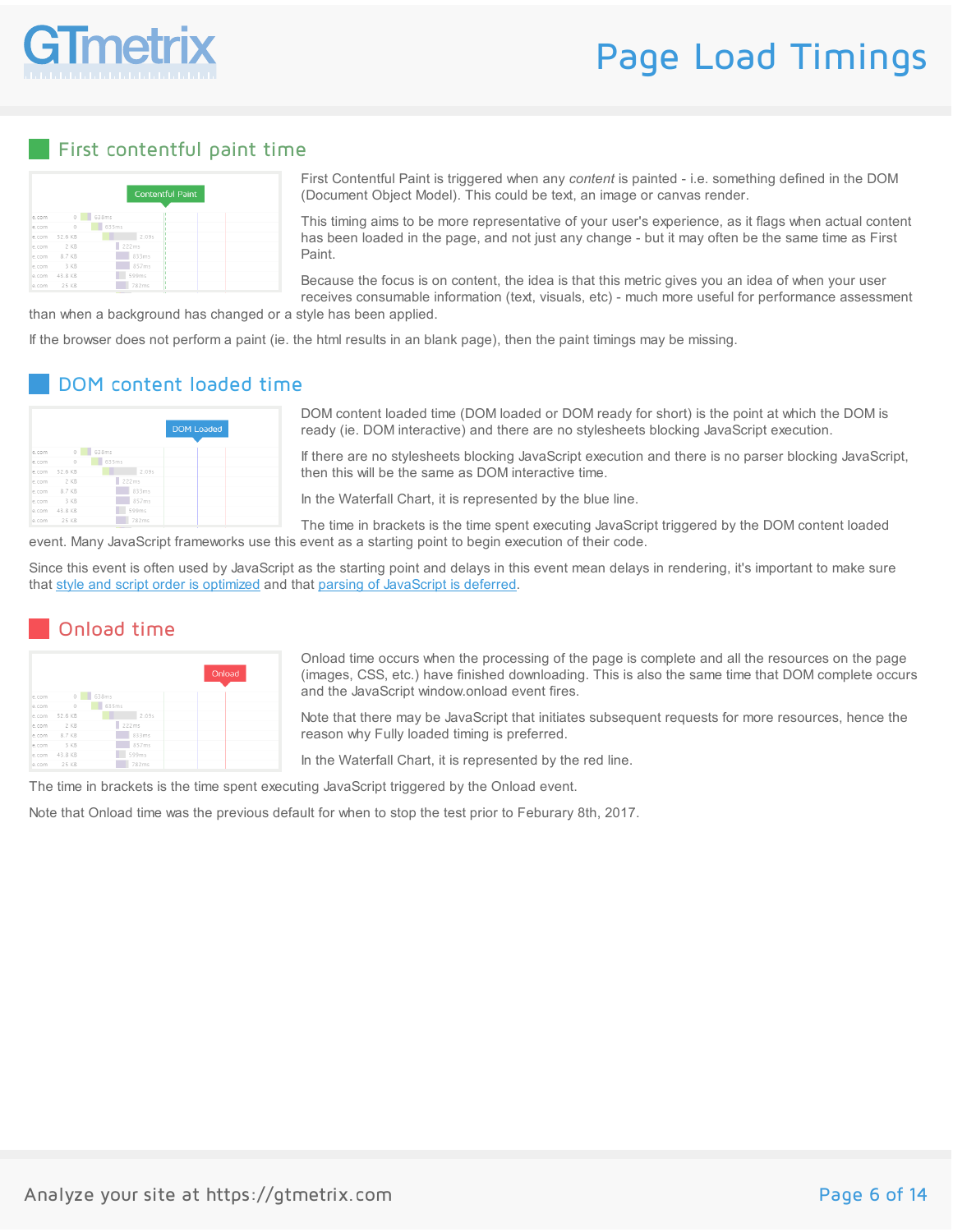

| <b>RECOMMENDATION</b>       | <b>GRADE</b> | <b>RELATIVE</b> | <b>TYPE</b> | <b>PRIORITY</b> |
|-----------------------------|--------------|-----------------|-------------|-----------------|
| Defer parsing of JavaScript | E(58)        | AVG SCORE: 71%  | JS.         | <b>HIGH</b>     |

515.1KiB of JavaScript is parsed during initial page load. Defer parsing JavaScript to reduce blocking of page rendering.

- [https://www.gstatic.com/recaptcha/api2/v1563777128698/recaptcha\\_\\_en.js](https://www.gstatic.com/recaptcha/api2/v1563777128698/recaptcha__en.js) (215.5KiB)
- [https://www.gstatic.com/recaptcha/api2/v1563777128698/recaptcha\\_\\_en.js](https://www.gstatic.com/recaptcha/api2/v1563777128698/recaptcha__en.js) (215.5KiB)
- <https://code.jquery.com/jquery-3.3.0.min.js> (78.6KiB)
- <https://duomax.ro/> (5.5KiB of inline JavaScript)

| Leverage browser caching | B (87) | AVG SCORE: 61% | SERVER | <b>HIGH</b> |  |
|--------------------------|--------|----------------|--------|-------------|--|
|                          |        |                |        |             |  |

Leverage browser caching for the following cacheable resources:

- <https://www.google.com/recaptcha/api.js> (5 minutes)
- <https://www.google.com/recaptcha/api2/webworker.js?hl=en&v=v1563777128698> (5 minutes)
- <https://www.googletagmanager.com/gtag/js?id=UA-139004599-1> (15 minutes)

| <b>Optimize the order of styles and scripts</b> | A (92) | AVG SCORE: 94% | CSS/JS | <b>HIGH</b> |  |
|-------------------------------------------------|--------|----------------|--------|-------------|--|
|                                                 |        |                |        |             |  |

The following external CSS files were included after an external JavaScript file in <https://duomax.ro/>. To ensure CSS files are downloaded in parallel, always include external CSS before external JavaScript.

- <https://duomax.ro/css/style.css>
- <https://duomax.ro/css/responsive.css>
- <https://cdnjs.cloudflare.com/ajax/libs/lightgallery/1.2.19/css/lightgallery.min.css>

| <b>Specify image dimensions</b> | A (95) | AVG SCORE: 98% | <b>IMAGES</b> | <b>JEDIUM</b> |
|---------------------------------|--------|----------------|---------------|---------------|
|                                 |        |                |               |               |

The following image(s) are missing width and/or height attributes.

- <https://duomax.ro/img/tabla-cutata-bilka/img-0100/tabla-cutata-t8-aspect-lemn-palisander-anticato.jpg> (Dimensions: 100 x 100)
- <https://duomax.ro/img/tabla-cutata-bilka/img-0100/tabla-cutata-t8-aspect-lemn-palisander-golden.jpg> (Dimensions: 100 x 100)
- <https://duomax.ro/img/tabla-cutata-bilka/img-0100/tabla-cutata-t8-grandemat-3005.jpg> (Dimensions: 100 x 100)
- <https://duomax.ro/img/tabla-cutata-bilka/img-0100/tabla-cutata-t8-grandemat-3011.jpg> (Dimensions: 100 x 100)
- <https://duomax.ro/img/tabla-cutata-bilka/img-0100/tabla-cutata-t8-grandemat-6005.jpg> (Dimensions: 100 x 100)
- <https://duomax.ro/img/tigla-beton-bramac/bulk/bramac-adria-magico.jpg> (Dimensions: 200 x 200) (2 uses)
- <https://duomax.ro/img/tigla-ceramica-creaton/bulk/domino-rosu-natur.jpg> (Dimensions: 200 x 200) (2 uses) <https://duomax.ro/img/tigla-ceramica-creaton/bulk/harmonie-rosu-natur.jpg> (Dimensions: 200 x 200) (3 uses)
- <https://duomax.ro/img/tigla-metalica-bilka/img-0100/tigla-metalica-clasic-grandemat-8017.jpg> (Dimensions: 100 x 100)
- <https://duomax.ro/img/tigla-metalica-bilka/img-0100/tigla-metalica-clasic-lucios-8017.jpg> (Dimensions: 100 x 100)
- <https://duomax.ro/img/tigla-metalica-bilka/img-0100/tigla-metalica-clasic-mat-8017.jpg> (Dimensions: 100 x 100)
- <https://duomax.ro/img/tigla-metalica-bilka/img-0100/tigla-metalica-gotic-grandemat-6005.jpg> (Dimensions: 100 x 100)
- <https://duomax.ro/img/tigla-metalica-bilka/img-0100/tigla-metalica-gotic-lucios-3000.jpg> (Dimensions: 100 x 100)
- <https://duomax.ro/img/tigla-metalica-bilka/img-0100/tigla-metalica-gotic-lucios-5010.jpg> (Dimensions: 100 x 100) <https://duomax.ro/img/tigla-metalica-bilka/img-0100/tigla-metalica-gotic-lucios-8003.jpg> (Dimensions: 100 x 100)
- <https://duomax.ro/img/tigla-metalica-bilka/img-0100/tigla-metalica-gotic-lucios-9002.jpg> (Dimensions: 100 x 100)
- <https://duomax.ro/img/tigla-metalica-bilka/img-0100/tigla-metalica-gotic-lucios-9005.jpg> (Dimensions: 100 x 100)
- <https://duomax.ro/img/tigla-metalica-bilka/img-0100/tigla-metalica-iberic-grandemat-3005.jpg> (Dimensions: 100 x 100)
- <https://duomax.ro/img/tigla-metalica-bilka/img-0100/tigla-metalica-iberic-lucios-3005.jpg> (Dimensions: 100 x 100) <https://duomax.ro/img/tigla-metalica-bilka/img-0100/tigla-metalica-iberic-mat-3005.jpg> (Dimensions: 100 x 100)
- <https://duomax.ro/img/tigla-metalica-bilka/img-0100/tigla-metalica-romanic-grandemat-7024.jpg> (Dimensions: 100 x 100)
- <https://duomax.ro/img/tigla-metalica-bilka/img-0100/tigla-metalica-romanic-lucios-7024.jpg> (Dimensions: 100 x 100)
- <https://duomax.ro/img/tigla-metalica-bilka/img-0100/tigla-metalica-romanic-mat-7024.jpg> (Dimensions: 100 x 100)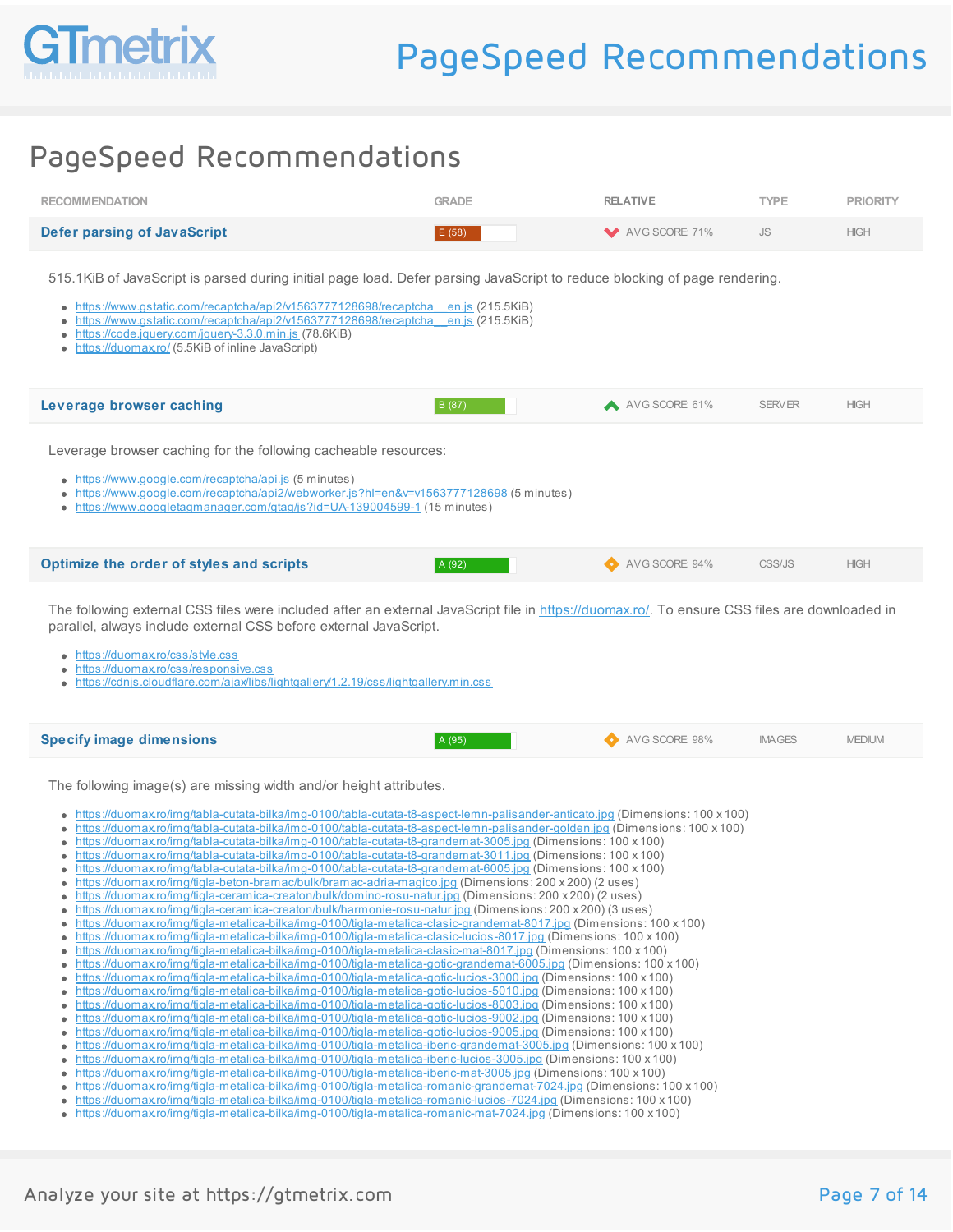

<https://duomax.ro/img/tigla-metalica-bilka/img-0200/tigla-metalica-balcanic-mat-3005.jpg> (Dimensions: 200 x 200) (2 uses)

<https://duomax.ro/img/tigla-metalica-bilka/img-0200/tigla-metalica-iberic-lucios-8017.jpg> (Dimensions: 200 x 200) (2 uses)  $\bullet$ 

**Optimize images A (95) A (95) A (95) A (95) A AVG SCORE: 70% IMAGES HIGH** 

Optimize the following images to reduce their size by 6.0KiB (1% reduction).

- Losslessly compressing <https://duomax.ro/img/bulk/pattern-gray.jpg> could save 841B (16% reduction). See [optimized](https://gtmetrix.com/reports/duomax.ro/uNOh1lnv/pagespeed/pattern-gray_7a1255ffbb74f18eba544846362e496d.jpg) version.
- Losslessly compressing <https://duomax.ro/img/bulk/pattern-tigla-blue.jpg> could save 840B (36% reduction). See [optimized](https://gtmetrix.com/reports/duomax.ro/uNOh1lnv/pagespeed/pattern-tigla-blue_e48fae49ed36e6a7d5c928e1cf59dc78.jpg) version.  $\bullet$
- Losslessly compressing <https://duomax.ro/img/img-0800/sisteme-pluviale-jgheaburi-burlane.jpg> could save 835B (3% reduction). See [optimized](https://gtmetrix.com/reports/duomax.ro/uNOh1lnv/pagespeed/sisteme-pluviale-jgheaburi-burlane_988b447b83c050a569eac4424123e71f.jpg) version.  $\bullet$
- Losslessly compressing [https://duomax.ro/img/tigla-ceramica-creaton/bulk/harmonie-rosu-natur.jp](https://duomax.ro/img/tigla-ceramica-creaton/bulk/harmonie-rosu-natur.jpg)[g](https://gtmetrix.com/reports/duomax.ro/uNOh1lnv/pagespeed/harmonie-rosu-natur_902648b57b30f8d312b2c5e4b183893b.jpg) could save 826B (15% reduction). See optimized versio n.
- Losslesslycompressing <https://duomax.ro/img/bulk/pattern-tigla-small.jpg> could save 819B (10% reduction). See [optimized](https://gtmetrix.com/reports/duomax.ro/uNOh1lnv/pagespeed/pattern-tigla-small_379bc3437921d487e0a48b0967a35313.jpg) version.
- $\bullet$ Losslessly compressing <https://duomax.ro/img/tigla-beton-bramac/bulk/bramac-adria-magico.jpg> could save 816B (7% reduction). See [optimized](https://gtmetrix.com/reports/duomax.ro/uNOh1lnv/pagespeed/bramac-adria-magico_5cae868b5a72d83ed906b92f5e382dea.jpg) version.
- Losslessly compressing <https://duomax.ro/img/tigla-ceramica-creaton/bulk/domino-rosu-natur.jpg> could save 814B (16% reduction). See [optimized](https://gtmetrix.com/reports/duomax.ro/uNOh1lnv/pagespeed/domino-rosu-natur_7dc192bc6e60a32044311379263701cf.jpg) version.  $\bullet$
- Losslessly compressing [https://www.gstatic.com/recaptcha/api2/logo\\_48.png](https://www.gstatic.com/recaptcha/api2/logo_48.png) could save 40B (2% reduction). See [optimized](https://gtmetrix.com/reports/duomax.ro/uNOh1lnv/pagespeed/logo_48_588a78e92915ac42f5b5c520750400a0.png) version.  $\bullet$
- Losslessly compressing <https://duomax.ro/img/bg/l-1366/bg-cosuri-fum.jpg> could save 8B (1% reduction). See [optimized](https://gtmetrix.com/reports/duomax.ro/uNOh1lnv/pagespeed/bg-cosuri-fum_c5b5275476423a850eaf63d83d87d24e.jpg) version.  $\bullet$
- Losslessly compressing <https://duomax.ro/img/bg/l-1366/bg-testim.jpg> could save 8B (1% reduction). See [optimized](https://gtmetrix.com/reports/duomax.ro/uNOh1lnv/pagespeed/bg-testim_564761d6f219567bd8851cefb0ee19fb.jpg) version.  $\bullet$
- Losslessly compressing <https://duomax.ro/img/bg/l-1366/bg-transport.jpg> could save 8B (1% reduction). See [optimized](https://gtmetrix.com/reports/duomax.ro/uNOh1lnv/pagespeed/bg-transport_c122dc63d63d19de1fde48682c91fa09.jpg) version  $\bullet$
- Losslessly compressing <https://duomax.ro/img/bg/l-1366/tigla-beton-bramac-adria-magico.jpg> could save 8B (1% reduction). See [optimized](https://gtmetrix.com/reports/duomax.ro/uNOh1lnv/pagespeed/tigla-beton-bramac-adria-magico_79aae76e38632d95fde9565d30cd8ff0.jpg) version.  $\bullet$
- Losslessly compressing [https://duomax.ro/img/bg/l-1366/tigla-ceramica-creaton-domino-rosu-natur.jpg](https://gtmetrix.com/reports/duomax.ro/uNOh1lnv/pagespeed/tigla-ceramica-creaton-domino-rosu-natur_36b5cc29c736374b1d7650df7f146e86.jpg) could save 8B (1% reduction). See optimized versio n.
- Losslessly compressing <https://duomax.ro/img/bg/l-1366/tigla-ceramica-creaton-harmonie-rosu-natur.jpg> could save 8B (1% reduction). See optimized versi  $\bullet$ on.
- Losslessly compressing <https://duomax.ro/img/bg/l-1366/tigla-metalica-bilka-balcanic-visiniu.jpg> could save 8B (1% reduction). See [optimized](https://gtmetrix.com/reports/duomax.ro/uNOh1lnv/pagespeed/tigla-metalica-bilka-balcanic-visiniu_6f6a3d87bace5bbc5db346a1f717becc.jpg) version.  $\bullet$
- Losslessly compressing <https://duomax.ro/img/bg/l-1366/tigla-metalica-bilka-iberic-maro.jpg> could save 8B (1% reduction). See [optimized](https://gtmetrix.com/reports/duomax.ro/uNOh1lnv/pagespeed/tigla-metalica-bilka-iberic-maro_2a80aeebe8f64278c6f134ee20c8bed6.jpg) version.  $\bullet$
- Losslessly compressing <https://duomax.ro/img/tabla-cutata-bilka/img-0100/tabla-cutata-t8-aspect-lemn-palisander-anticato.jpg> could save 8B (1%)
- reduction). See [optimized](https://gtmetrix.com/reports/duomax.ro/uNOh1lnv/pagespeed/tabla-cutata-t8-aspect-lemn-palisander-anticato_ca2e682971eedbf46317a60a2603b902.jpg) version. Losslessly compressing <https://duomax.ro/img/tabla-cutata-bilka/img-0100/tabla-cutata-t8-aspect-lemn-palisander-golden.jpg> could save 8B (1%) reduction). See [optimized](https://gtmetrix.com/reports/duomax.ro/uNOh1lnv/pagespeed/tabla-cutata-t8-aspect-lemn-palisander-golden_8a488f204e98671c5689b550d9a05ef3.jpg) version.
- Losslessly compressing [https://duomax.ro/img/tabla-cutata-bilka/img-0100/tabla-cutata-t8-grandemat-3005.jp](https://duomax.ro/img/tabla-cutata-bilka/img-0100/tabla-cutata-t8-grandemat-3005.jpg)[g](https://gtmetrix.com/reports/duomax.ro/uNOh1lnv/pagespeed/tabla-cutata-t8-grandemat-3005_725d3128c27f7e0d8fdf81cdeb4ecfec.jpg) could save 8B (1% reduction). See optimize d version.
- Losslessly compressing [https://duomax.ro/img/tabla-cutata-bilka/img-0100/tabla-cutata-t8-grandemat-3011.jpg](https://gtmetrix.com/reports/duomax.ro/uNOh1lnv/pagespeed/tabla-cutata-t8-grandemat-3011_03ac75dccff587589cb986a224e2ee6f.jpg) could save 8B (1% reduction). See optimize d version.
- Losslesslycompressing [https://duomax.ro/img/tabla-cutata-bilka/img-0100/tabla-cutata-t8-grandemat-6005.jpg](https://gtmetrix.com/reports/duomax.ro/uNOh1lnv/pagespeed/tabla-cutata-t8-grandemat-6005_80fc21a683331482c4ab28b88aa1ba36.jpg) could save 8B (1% reduction). See optimize d version.
- Losslessly compressing <https://duomax.ro/img/tabla-cutata-bilka/img-0600/tabla-cutata-t8-aspect-lemn-palisander-anticato.jpg> could save 8B (1%) reduction). See [optimized](https://gtmetrix.com/reports/duomax.ro/uNOh1lnv/pagespeed/tabla-cutata-t8-aspect-lemn-palisander-anticato_2b7c20101248418e94dcd6cbd2553f88.jpg) version.
- Losslessly compressing <https://duomax.ro/img/tabla-cutata-bilka/img-0600/tabla-cutata-t8-aspect-lemn-palisander-golden.jpg> could save 8B (1%)  $\bullet$
- reduction). See [optimized](https://gtmetrix.com/reports/duomax.ro/uNOh1lnv/pagespeed/tabla-cutata-t8-aspect-lemn-palisander-golden_fc7c737131b8da8b62f4168e749d616b.jpg) version.
- Losslessly compressing [https://duomax.ro/img/tabla-cutata-bilka/img-0600/tabla-cutata-t8-grandemat-3005.jp](https://duomax.ro/img/tabla-cutata-bilka/img-0600/tabla-cutata-t8-grandemat-3005.jpg)[g](https://gtmetrix.com/reports/duomax.ro/uNOh1lnv/pagespeed/tabla-cutata-t8-grandemat-3005_534476ce8535b76be4bcad053ab2bc06.jpg) could save 8B (1% reduction). See optimize d version.
- Losslessly compressing [https://duomax.ro/img/tabla-cutata-bilka/img-0600/tabla-cutata-t8-grandemat-3011.jpg](https://gtmetrix.com/reports/duomax.ro/uNOh1lnv/pagespeed/tabla-cutata-t8-grandemat-3011_5a7bf822e3e7f66eb3e0c186b6d88cef.jpg) could save 8B (1% reduction). See optimize d version.
- Losslessly compressing [https://duomax.ro/img/tabla-cutata-bilka/img-0600/tabla-cutata-t8-grandemat-6005.jp](https://duomax.ro/img/tabla-cutata-bilka/img-0600/tabla-cutata-t8-grandemat-6005.jpg)[g](https://gtmetrix.com/reports/duomax.ro/uNOh1lnv/pagespeed/tabla-cutata-t8-grandemat-6005_b60ccbf45d4e0a8f8046f8f2fef8318c.jpg) could save 8B (1% reduction). See optimize d version.
- Losslessly compressing [https://duomax.ro/img/tigla-metalica-bilka/img-0100/tigla-metalica-clasic-grandemat-8017.jpg](https://gtmetrix.com/reports/duomax.ro/uNOh1lnv/pagespeed/tigla-metalica-clasic-grandemat-8017_c4ee55081ac259df1f7cfc99a405e6d1.jpg) could save 8B (1% reduction). See o
- ptimized version. Losslessly compressing [https://duomax.ro/img/tigla-metalica-bilka/img-0100/tigla-metalica-clasic-lucios-8017.jp](https://duomax.ro/img/tigla-metalica-bilka/img-0100/tigla-metalica-clasic-lucios-8017.jpg)[g](https://gtmetrix.com/reports/duomax.ro/uNOh1lnv/pagespeed/tigla-metalica-clasic-lucios-8017_762e27d4ec53d83795cd3837642a86a7.jpg) could save 8B (1% reduction). See optimi zed version
- Losslessly compressing [https://duomax.ro/img/tigla-metalica-bilka/img-0100/tigla-metalica-clasic-mat-8017.jpg](https://gtmetrix.com/reports/duomax.ro/uNOh1lnv/pagespeed/tigla-metalica-clasic-mat-8017_2bb456158b9534189bfe973ebde0c2f5.jpg) could save 8B (1% reduction). See optimize d version.
- Losslessly compressing [https://duomax.ro/img/tigla-metalica-bilka/img-0100/tigla-metalica-gotic-grandemat-6005.jp](https://duomax.ro/img/tigla-metalica-bilka/img-0100/tigla-metalica-gotic-grandemat-6005.jpg)[g](https://gtmetrix.com/reports/duomax.ro/uNOh1lnv/pagespeed/tigla-metalica-gotic-grandemat-6005_94aaebda02414a9123986c6475f140ed.jpg) could save 8B (1% reduction). See op timized version.
- Losslessly compressing [https://duomax.ro/img/tigla-metalica-bilka/img-0100/tigla-metalica-gotic-lucios-3000.jpg](https://gtmetrix.com/reports/duomax.ro/uNOh1lnv/pagespeed/tigla-metalica-gotic-lucios-3000_9b3b1eaadca10fade9f716f6a0f1e3c4.jpg) could save 8B (1% reduction). See optimiz  $\bullet$ ed version
- Losslessly compressing [https://duomax.ro/img/tigla-metalica-bilka/img-0100/tigla-metalica-gotic-lucios-5010.jpg](https://gtmetrix.com/reports/duomax.ro/uNOh1lnv/pagespeed/tigla-metalica-gotic-lucios-5010_2b847816c0703ad3c0a3004c6e443215.jpg) could save 8B (1% reduction). See optimiz ed version.
- Losslessly compressing <https://duomax.ro/img/tigla-metalica-bilka/img-0100/tigla-metalica-gotic-lucios-8003.jpg> could save 8B (1% reduction). See optimiz ed version.
- Losslessly compressing <https://duomax.ro/img/tigla-metalica-bilka/img-0100/tigla-metalica-gotic-lucios-9002.jpg> could save 8B (1% reduction). See optimiz ed version
- Losslesslycompressing [https://duomax.ro/img/tigla-metalica-bilka/img-0100/tigla-metalica-gotic-lucios-9005.jpg](https://gtmetrix.com/reports/duomax.ro/uNOh1lnv/pagespeed/tigla-metalica-gotic-lucios-9005_5eaf4113e930604293704538dc63ccf4.jpg) could save 8B (1% reduction). See optimiz ed version.
- Losslessly compressing [https://duomax.ro/img/tigla-metalica-bilka/img-0100/tigla-metalica-iberic-grandemat-3005.jpg](https://gtmetrix.com/reports/duomax.ro/uNOh1lnv/pagespeed/tigla-metalica-iberic-grandemat-3005_c22bbed737473a6b046e3640f000f009.jpg) could save 8B (1% reduction). See o ptimized version.
- Losslessly compressing [https://duomax.ro/img/tigla-metalica-bilka/img-0100/tigla-metalica-iberic-lucios-3005.jpg](https://gtmetrix.com/reports/duomax.ro/uNOh1lnv/pagespeed/tigla-metalica-iberic-lucios-3005_18ebd0d3934f68b7806391a5996d4457.jpg) could save 8B (1% reduction). See optimi
- zed version. Losslessly compressing [https://duomax.ro/img/tigla-metalica-bilka/img-0100/tigla-metalica-iberic-mat-3005.jp](https://duomax.ro/img/tigla-metalica-bilka/img-0100/tigla-metalica-iberic-mat-3005.jpg)[g](https://gtmetrix.com/reports/duomax.ro/uNOh1lnv/pagespeed/tigla-metalica-iberic-mat-3005_b2a952c3add4059324c3d556cf496d39.jpg) could save 8B (1% reduction). See optimize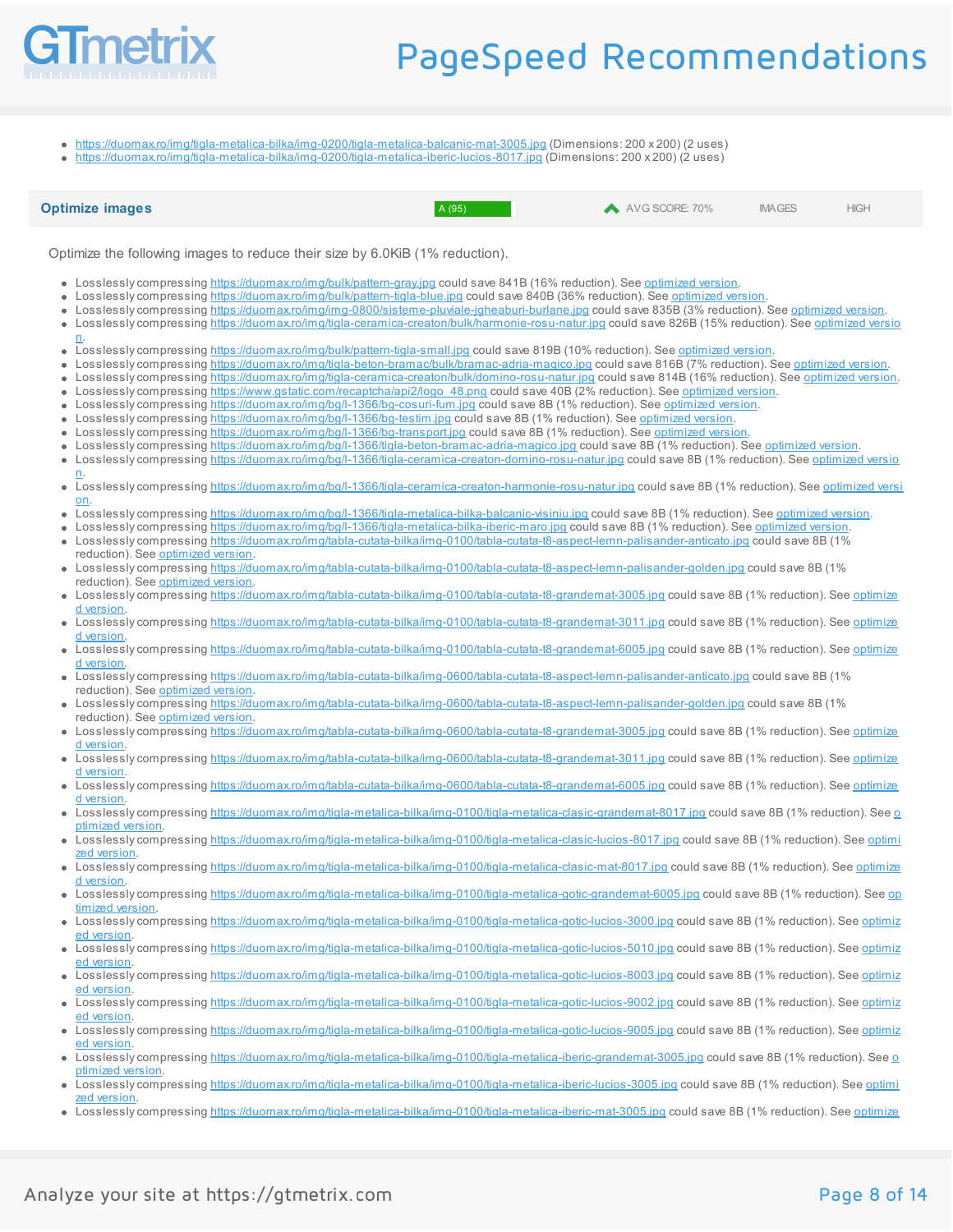

d version.

- Losslessly compressing <https://duomax.ro/img/tigla-metalica-bilka/img-0100/tigla-metalica-romanic-grandemat-7024.jpg> could save 8B (1% reduction).
- See [optimized](https://gtmetrix.com/reports/duomax.ro/uNOh1lnv/pagespeed/tigla-metalica-romanic-grandemat-7024_822d6fef181ae318fc8bbee43901faa0.jpg) version.
- Losslessly compressing [https://duomax.ro/img/tigla-metalica-bilka/img-0100/tigla-metalica-romanic-lucios-7024.jp](https://duomax.ro/img/tigla-metalica-bilka/img-0100/tigla-metalica-romanic-lucios-7024.jpg)[g](https://gtmetrix.com/reports/duomax.ro/uNOh1lnv/pagespeed/tigla-metalica-romanic-lucios-7024_6b563681714af137cb595638dd753dff.jpg) could save 8B (1% reduction). See opti
- mized version. Losslessly compressing [https://duomax.ro/img/tigla-metalica-bilka/img-0100/tigla-metalica-romanic-mat-7024.jpg](https://gtmetrix.com/reports/duomax.ro/uNOh1lnv/pagespeed/tigla-metalica-romanic-mat-7024_98766458d80c5a23266b27104769289a.jpg) could save 8B (1% reduction). See optimi
- zed version. Losslesslycompressing [https://duomax.ro/img/tigla-metalica-bilka/img-0200/tigla-metalica-balcanic-mat-3005.jpg](https://gtmetrix.com/reports/duomax.ro/uNOh1lnv/pagespeed/tigla-metalica-balcanic-mat-3005_921008b972202683bd73f9d8c68bae38.jpg) could save 8B (1% reduction). See optimi
- zed version Losslessly compressing [https://duomax.ro/img/tigla-metalica-bilka/img-0200/tigla-metalica-iberic-lucios-8017.jpg](https://gtmetrix.com/reports/duomax.ro/uNOh1lnv/pagespeed/tigla-metalica-iberic-lucios-8017_94032e05a817748220daf978cbde6180.jpg) could save 8B (1% reduction). See optimi

zed version.

| <b>Specify a cache validator</b> | A (96) | AVG SCORE: 94% | <b>SERVER</b> | <b>HIGH</b> |  |
|----------------------------------|--------|----------------|---------------|-------------|--|
|----------------------------------|--------|----------------|---------------|-------------|--|

The following resources are missing a cache validator. Resources that do not specify a cache validator cannot be refreshed efficiently. Specify a Last-Modified or ETag header to enable cache validation for the following resources:

- <https://www.google.com/recaptcha/api.js>
- <https://www.google.com/recaptcha/api2/webworker.js?hl=en&v=v1563777128698>

| <b>Minify JavaScript</b> | A (99) | AVG SCORE: 89% | <b>HIGH</b> |
|--------------------------|--------|----------------|-------------|
|                          |        |                |             |

Minify JavaScript for the following resources to reduce their size by 2.0KiB (2% reduction).

- Minifying [https://www.gstatic.com/recaptcha/api2/v1563777128698/recaptcha\\_\\_en.js](https://gtmetrix.com/reports/duomax.ro/uNOh1lnv/pagespeed/recaptcha__en_005f592d88850ddc494bbd3753a9cac8.js) could save 1.0KiB (2% reduction) after compression. See optimized ver sion.
- Minifying <https://www.googletagmanager.com/gtag/js?id=UA-139004599-1> could save 434B (2% reduction) after compression. See [optimized](https://gtmetrix.com/reports/duomax.ro/uNOh1lnv/pagespeed/js_c22e6daee6aa8dcbaf4355249d618f2e.js) version.
- $\bullet$ Minifying [https://cdnjs.cloudflare.com/ajax/libs/lightgallery/1.2.19/js/lightgallery-all.min.js](https://gtmetrix.com/reports/duomax.ro/uNOh1lnv/pagespeed/lightgallery-all.min_8babab56162f4e38021f3cc888092e76.js) could save 110B (2% reduction) after compression. See optimized v ersion.
- Minifying [h](https://gtmetrix.com/reports/duomax.ro/uNOh1lnv/pagespeed/jquery.validate.min_537b06e93edc41da8fb0cbda108a815b.js)[ttps://ajax.aspnetcdn.com/ajax/jquery.validate/1.14.0/jquery.validate.min.j](https://ajax.aspnetcdn.com/ajax/jquery.validate/1.14.0/jquery.validate.min.js)[s](https://gtmetrix.com/reports/duomax.ro/uNOh1lnv/pagespeed/jquery.validate.min_537b06e93edc41da8fb0cbda108a815b.js) could save 105B (2% reduction) after compression. See optimized versi  $\bullet$ on.
- Minifying <https://duomax.ro/js/lightslider/lightslider.min.js> could save 95B (2% reduction) after compression. See [optimized](https://gtmetrix.com/reports/duomax.ro/uNOh1lnv/pagespeed/lightslider.min_b17caf72b8edffe1fb060239ded42f52.js) version.
- Minifying [h](https://gtmetrix.com/reports/duomax.ro/uNOh1lnv/pagespeed/X0UOmoDat-N7PgmldWYN29n8fVVlR9QLAqt7-skJVmE_f4314b72fa30d4d64cbde11b2d9cfcce.js)ttps://www.google.com/js/bg/X0UOmoDat-N7PgmldWYN29n8fWIR9QLAqt7-skJVmE.js could save 82B (2% reduction) after compression. See op  $\bullet$ timized version.
- Minifying <https://code.jquery.com/jquery-3.3.0.min.js> could save 61B (1% reduction) after compression. See [optimized](https://gtmetrix.com/reports/duomax.ro/uNOh1lnv/pagespeed/jquery-3.3.0.min_80f5df4abab3bb81e1d6c446c63ddfd8.js) version.
- Minifying <https://www.google.com/recaptcha/api.js> could save 45B (11% reduction) after compression. See [optimized](https://gtmetrix.com/reports/duomax.ro/uNOh1lnv/pagespeed/api_fe43645cceb719e508fdc19ab000fcd9.js) version.
- Minifying <https://duomax.ro/js/owl-carousel/owl.carousel.min.js> could save 36B (1% reduction) after compression. See [optimized](https://gtmetrix.com/reports/duomax.ro/uNOh1lnv/pagespeed/owl.carousel.min_0d705c03ee751ecea41476fbfcc9a5ca.js) version.

| <b>Minify CSS</b> | A (99). | AVG SCORE: 96% | CSS | HIGH |  |
|-------------------|---------|----------------|-----|------|--|
|                   |         |                |     |      |  |

Minify CSS for the following resources to reduce their size by 1.5KiB (8% reduction).

- Minifying <https://duomax.ro/css/style.css> could save 1.1KiB (7% reduction) after compression. See [optimized](https://gtmetrix.com/reports/duomax.ro/uNOh1lnv/pagespeed/style_2f75a5fb725d74000802e30465b0117b.css) version.
- Minifying <https://duomax.ro/css/responsive.css> could save 390B (10% reduction) after compression. See [optimized](https://gtmetrix.com/reports/duomax.ro/uNOh1lnv/pagespeed/responsive_49631598e853719972003157e61a570d.css) version.

| <b>Minify HTML</b> | A (99) | AVG SCORE: 98% | <b>CONTENT</b> | LOW |
|--------------------|--------|----------------|----------------|-----|
|                    |        |                |                |     |

Minify HTML for the following resources to reduce their size by 896B (2% reduction).

- Minifying <https://duomax.ro/> could save 691B (2% reduction) after compression. See [optimized](https://gtmetrix.com/reports/duomax.ro/uNOh1lnv/pagespeed/_09b38f837fc0562351abfa09d7f572f0.html) version.
- Minifying [https://www.google.com/recaptcha/api2/anchor?ar=1&k=6LccIpkUAAAAABJzNtas96fGOtW1FCYKxGbgOrkR&co=aHR0cHM6Ly9kdW9tYXgucm86N](https://www.google.com/recaptcha/api2/anchor?ar=1&k=6LccIpkUAAAAABJzNtas96fGOtW1FCYKxGbgOrkR&co=aHR0cHM6Ly9kdW9tYXgucm86NDQz&hl=en&v=v1563777128698&size=normal&cb=ejttbrnm8bjn)
- DQz&hl=en&v=v1563777128698&size=normal&cb=ejttbrnm8bjn could save 110B (2% reduction) after compression. See [optimized](https://gtmetrix.com/reports/duomax.ro/uNOh1lnv/pagespeed/anchor_470658d7194c4d5c5a9c54312d0ebc9e.html) version.
- Minifying https://www.google.com/recaptcha/api2/bframe?hl=en&v=v1563777128698&k=6LcclpkUAAAAABJzNtas96fGOtW1FCYKxGbqOrkR&cb=mmit80i8xfz 7 could save 95B (9% reduction) after compression. See [optimized](https://gtmetrix.com/reports/duomax.ro/uNOh1lnv/pagespeed/bframe_7640774b1d64f896a9f07f5f9a73e5f1.html) version.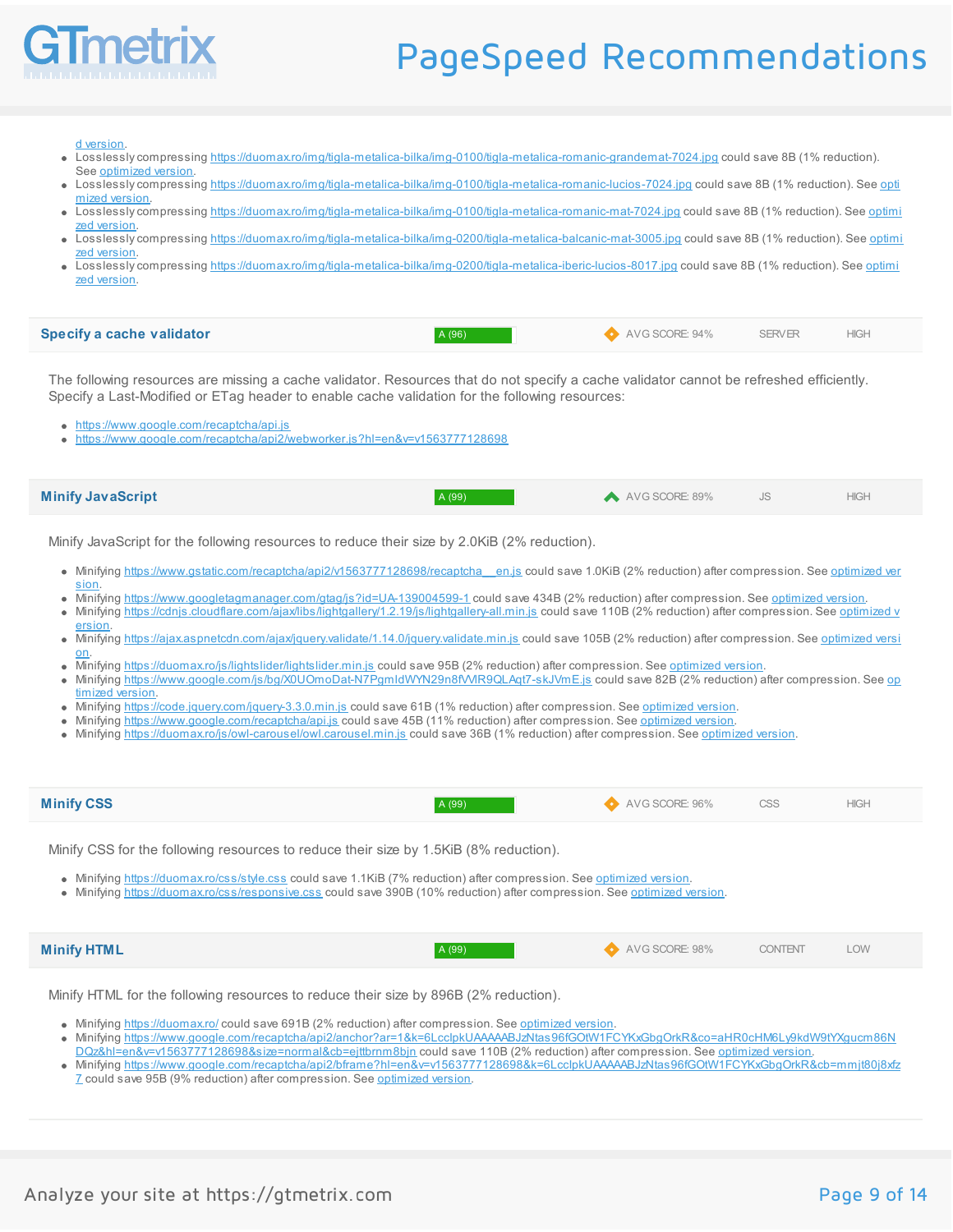

| <b>Avoid bad requests</b><br>A (100)                         | AVG SCORE: 97%  | <b>CONTENT</b> | <b>HIGH</b> |
|--------------------------------------------------------------|-----------------|----------------|-------------|
| You scored 100% on this recommendation - nothing to do here! |                 |                |             |
| <b>Avoid landing page redirects</b><br>A (100)               | AVG SCORE: 98%  | <b>SERVER</b>  | <b>HIGH</b> |
| You scored 100% on this recommendation - nothing to do here! |                 |                |             |
| <b>Enable gzip compression</b><br>A (100)                    | AVG SCORE: 86%  | <b>SERVER</b>  | <b>HIGH</b> |
| You scored 100% on this recommendation - nothing to do here! |                 |                |             |
| <b>Enable Keep-Alive</b><br>A (100)                          | AVG SCORE: 97%  | <b>SERVER</b>  | <b>HIGH</b> |
| You scored 100% on this recommendation - nothing to do here! |                 |                |             |
| <b>Inline small CSS</b><br>A (100)                           | AVG SCORE: 96%  | <b>CSS</b>     | <b>HIGH</b> |
| You scored 100% on this recommendation - nothing to do here! |                 |                |             |
| <b>Inline small JavaScript</b><br>A (100)                    | AVG SCORE: 95%  | JS.            | <b>HIGH</b> |
| You scored 100% on this recommendation - nothing to do here! |                 |                |             |
| <b>Minimize redirects</b><br>A (100)                         | AVG SCORE: 86%  | <b>CONTENT</b> | <b>HIGH</b> |
| You scored 100% on this recommendation - nothing to do here! |                 |                |             |
| <b>Minimize request size</b><br>A (100)                      | AVG SCORE: 95%  | <b>CONTENT</b> | <b>HIGH</b> |
| You scored 100% on this recommendation - nothing to do here! |                 |                |             |
| <b>Put CSS in the document head</b><br>A (100)               | AVG SCORE: 100% | <b>CSS</b>     | <b>HIGH</b> |
| You scored 100% on this recommendation - nothing to do here! |                 |                |             |
| Serve resources from a consistent URL<br>A (100)             | AVG SCORE: 90%  | <b>CONTENT</b> | <b>HIGH</b> |
| You scored 100% on this recommendation - nothing to do here! |                 |                |             |
| <b>Serve scaled images</b><br>A (100)                        | A VG SCORE: 70% | <b>IMAGES</b>  | <b>HIGH</b> |
| You scored 100% on this recommendation - nothing to do here! |                 |                |             |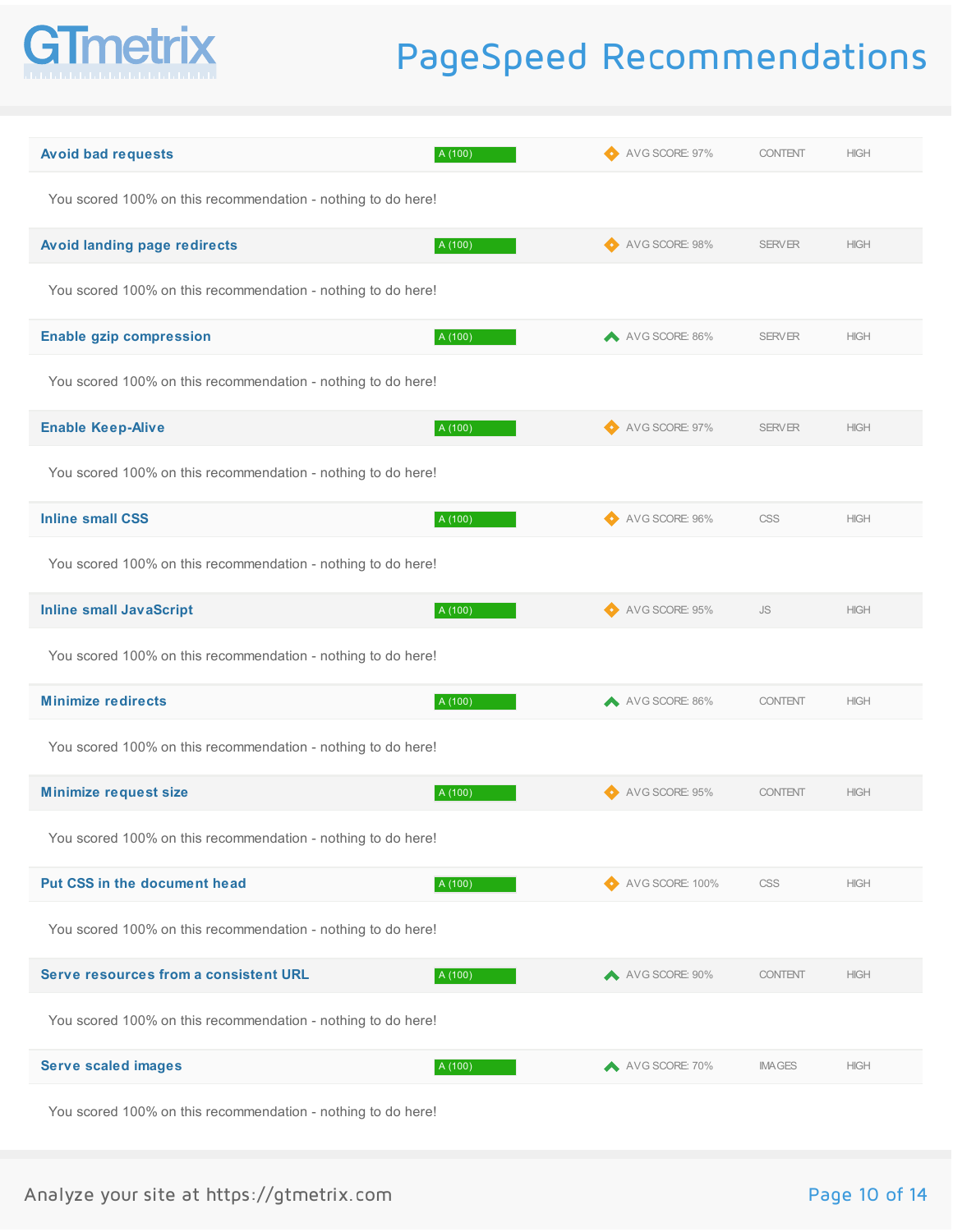

| <b>Combine images using CSS sprites</b>                      | A (100) | AVG SCORE: 93%  | <b>IMAGES</b>  | <b>HIGH</b>   |
|--------------------------------------------------------------|---------|-----------------|----------------|---------------|
| You scored 100% on this recommendation - nothing to do here! |         |                 |                |               |
| Avoid CSS @import                                            | A (100) | AVG SCORE: 98%  | <b>CSS</b>     | <b>MEDIUM</b> |
| You scored 100% on this recommendation - nothing to do here! |         |                 |                |               |
| Prefer asynchronous resources                                | A (100) | AVG SCORE: 100% | <b>JS</b>      | <b>MEDIUM</b> |
| You scored 100% on this recommendation - nothing to do here! |         |                 |                |               |
| Specify a character set early                                | A (100) | AVG SCORE: 100% | <b>CONTENT</b> | <b>MEDIUM</b> |
| You scored 100% on this recommendation - nothing to do here! |         |                 |                |               |
| Avoid a character set in the meta tag                        | A (100) | AVG SCORE: 100% | <b>CONTENT</b> | LOW           |
| You scored 100% on this recommendation - nothing to do here! |         |                 |                |               |
| <b>Specify a Vary: Accept-Encoding header</b>                | A (100) | AVG SCORE: 95%  | <b>SERVER</b>  | LOW           |
| Vou coored 100% on this recommendation nothing to do haral   |         |                 |                |               |

You scored 100% on this recommendation - nothing to do here!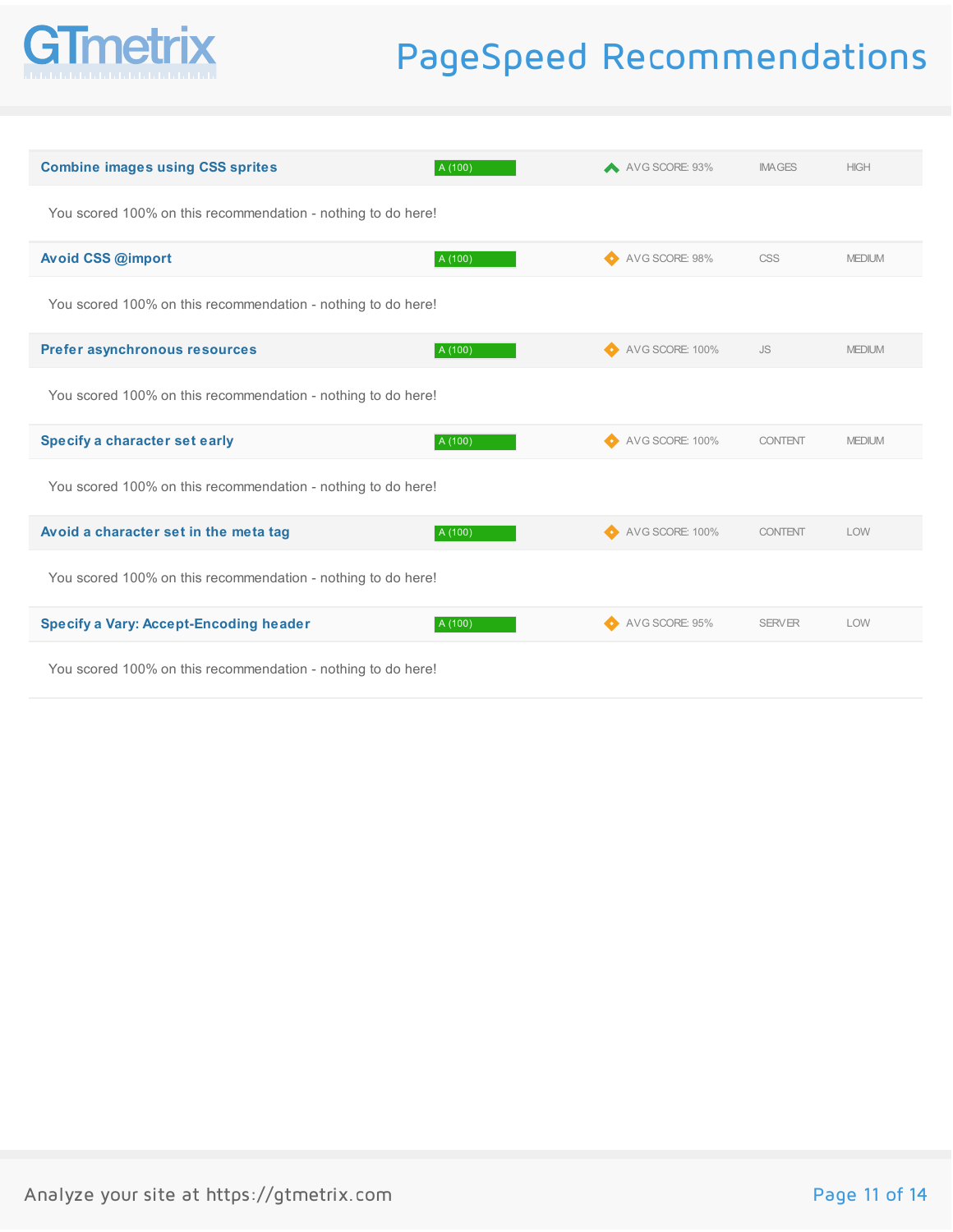

### YSlow Recommendations

| <b>RECOMMENDATION</b>                                                                                                                                                                                                                                                                                                                                                                                                                                                                                                                                                                                                                                                                                                                                                                                                                                                                                                                                                                                                                                                                                                                                                                                                                                                                                                                                                                                                                                                                                                                                                                                                                                                                                                                                                                                                                                                                                                                                                                                                                                                                                                                                                                                                                                                                                                                                                                                                                 | <b>GRADE</b> | <b>RELATIVE</b> | <b>TYPE</b>    | <b>PRIORITY</b> |
|---------------------------------------------------------------------------------------------------------------------------------------------------------------------------------------------------------------------------------------------------------------------------------------------------------------------------------------------------------------------------------------------------------------------------------------------------------------------------------------------------------------------------------------------------------------------------------------------------------------------------------------------------------------------------------------------------------------------------------------------------------------------------------------------------------------------------------------------------------------------------------------------------------------------------------------------------------------------------------------------------------------------------------------------------------------------------------------------------------------------------------------------------------------------------------------------------------------------------------------------------------------------------------------------------------------------------------------------------------------------------------------------------------------------------------------------------------------------------------------------------------------------------------------------------------------------------------------------------------------------------------------------------------------------------------------------------------------------------------------------------------------------------------------------------------------------------------------------------------------------------------------------------------------------------------------------------------------------------------------------------------------------------------------------------------------------------------------------------------------------------------------------------------------------------------------------------------------------------------------------------------------------------------------------------------------------------------------------------------------------------------------------------------------------------------------|--------------|-----------------|----------------|-----------------|
| <b>Use a Content Delivery Network (CDN)</b>                                                                                                                                                                                                                                                                                                                                                                                                                                                                                                                                                                                                                                                                                                                                                                                                                                                                                                                                                                                                                                                                                                                                                                                                                                                                                                                                                                                                                                                                                                                                                                                                                                                                                                                                                                                                                                                                                                                                                                                                                                                                                                                                                                                                                                                                                                                                                                                           | F(0)         | AVG SCORE: 24%  | <b>SERVER</b>  | <b>MEDIUM</b>   |
| Using a CDN YSlow doesn't recognize? Specify your CDNs in your User Settings.<br>There are 48 static components that are not on CDN.<br>https://duomax.ro/css/style.css<br>$\bullet$<br>https://duomax.ro/css/responsive.css<br>https://duomax.ro/img/tigla-metalica-bilka/img-0200/tigla-metalica-iberic-lucios-8017.jpg<br>https://duomax.ro/img/tigla-metalica-bilka/img-0200/tigla-metalica-balcanic-mat-3005.jpg<br>٠<br>https://duomax.ro/img/tigla-ceramica-creaton/bulk/harmonie-rosu-natur.jpg<br>https://duomax.ro/img/tigla-ceramica-creaton/bulk/domino-rosu-natur.jpg<br>https://duomax.ro/img/tigla-beton-bramac/bulk/bramac-adria-magico.jpg<br>۰<br>https://duomax.ro/img/tabla-cutata-bilka/img-0600/tabla-cutata-t8-aspect-lemn-palisander-golden.jpg<br>۰<br>https://duomax.ro/img/tabla-cutata-bilka/img-0600/tabla-cutata-t8-aspect-lemn-palisander-anticato.jpg<br>٠<br>https://duomax.ro/img/tabla-cutata-bilka/img-0600/tabla-cutata-t8-grandemat-3005.jpg<br>٠<br>https://duomax.ro/img/tabla-cutata-bilka/img-0600/tabla-cutata-t8-grandemat-3011.jpg<br>https://duomax.ro/img/tabla-cutata-bilka/img-0600/tabla-cutata-t8-grandemat-6005.jpg<br>https://duomax.ro/js/owl-carousel/owl.carousel.min.js<br>https://duomax.ro/js/tabs/jquery.responsiveTabs.min.js<br>٠<br>https://duomax.ro/js/lightslider/lightslider.min.js<br>٠<br>https://duomax.ro/js/gdpr/gdpr-ro.js<br>٠<br>https://duomax.ro/img/bulk/pattern-tigla-small.jpg<br>https://duomax.ro/img/bg/l-1366/bg-transport.jpg<br>https://duomax.ro/img/img-0800/sisteme-pluviale-jgheaburi-burlane.jpg<br>٠<br>https://duomax.ro/img/bg/l-1366/bg-cosuri-fum.jpg<br>۰<br>https://duomax.ro/img/bg/l-1366/bg-testim.jpg<br>٠<br>https://duomax.ro/img/bulk/pattern-tigla-blue.jpg<br>https://duomax.ro/img/bg/l-1366/tigla-metalica-bilka-iberic-maro.jpg<br>https://duomax.ro/img/bg/l-1366/tigla-metalica-bilka-balcanic-visiniu.jpg<br>https://duomax.ro/img/bg/l-1366/tigla-ceramica-creaton-harmonie-rosu-natur.jpg<br>٠<br>https://duomax.ro/img/bg/l-1366/tigla-ceramica-creaton-domino-rosu-natur.jpg<br>٠<br>https://duomax.ro/img/bg/l-1366/tigla-beton-bramac-adria-magico.jpg<br>٠<br>https://duomax.ro/img/bulk/pattern-gray.jpg<br>٠<br>https://duomax.ro/img/tigla-metalica-bilka/img-0100/tigla-metalica-iberic-grandemat-3005.jpg<br>https://duomax.ro/img/tigla-metalica-bilka/img-0100/tigla-metalica-iberic-mat-3005.jpg<br>۰ |              |                 |                |                 |
| https://duomax.ro/img/tigla-metalica-bilka/img-0100/tigla-metalica-iberic-lucios-3005.jpg<br>٠<br>https://duomax.ro/img/tigla-metalica-bilka/img-0100/tigla-metalica-gotic-lucios-3000.jpg<br>٠<br>https://duomax.ro/img/tigla-metalica-bilka/img-0100/tigla-metalica-gotic-lucios-5010.jpg<br>٠<br>https://duomax.ro/img/tigla-metalica-bilka/img-0100/tigla-metalica-gotic-lucios-8003.jpg<br>https://duomax.ro/img/tigla-metalica-bilka/img-0100/tigla-metalica-gotic-grandemat-6005.ipg<br>https://duomax.ro/img/tigla-metalica-bilka/img-0100/tigla-metalica-gotic-lucios-9002.jpg<br>٠<br>https://duomax.ro/img/tigla-metalica-bilka/img-0100/tigla-metalica-gotic-lucios-9005.jpg<br>٠<br>https://duomax.ro/img/tigla-metalica-bilka/img-0100/tigla-metalica-clasic-grandemat-8017.jpg<br>٠<br>https://duomax.ro/img/tigla-metalica-bilka/img-0100/tigla-metalica-clasic-mat-8017.jpg<br>https://duomax.ro/img/tigla-metalica-bilka/img-0100/tigla-metalica-clasic-lucios-8017.jpg<br>https://duomax.ro/img/tigla-metalica-bilka/img-0100/tigla-metalica-romanic-grandemat-7024.jpg<br>https://duomax.ro/img/tigla-metalica-bilka/img-0100/tigla-metalica-romanic-mat-7024.jpg<br>۰<br>https://duomax.ro/img/tigla-metalica-bilka/img-0100/tigla-metalica-romanic-lucios-7024.jpg<br>https://duomax.ro/imq/tabla-cutata-bilka/imq-0100/tabla-cutata-t8-aspect-lemn-palisander-golden.jpg<br>https://duomax.ro/img/tabla-cutata-bilka/img-0100/tabla-cutata-t8-aspect-lemn-palisander-anticato.ipg<br>https://duomax.ro/img/tabla-cutata-bilka/img-0100/tabla-cutata-t8-grandemat-3005.jpg<br>https://duomax.ro/img/tabla-cutata-bilka/img-0100/tabla-cutata-t8-grandemat-3011.jpg<br>https://duomax.ro/img/tabla-cutata-bilka/img-0100/tabla-cutata-t8-grandemat-6005.jpg<br>٠<br><b>Make fewer HTTP requests</b>                                                                                                                                                                                                                                                                                                                                                                                                                                                                                                                                                                                                              | F(35)        | AVG SCORE: 30%  | <b>CONTENT</b> | <b>HIGH</b>     |

This page has 12 external Javascript scripts. Try combining them into one.

This page has 4 external stylesheets. Try combining them into one.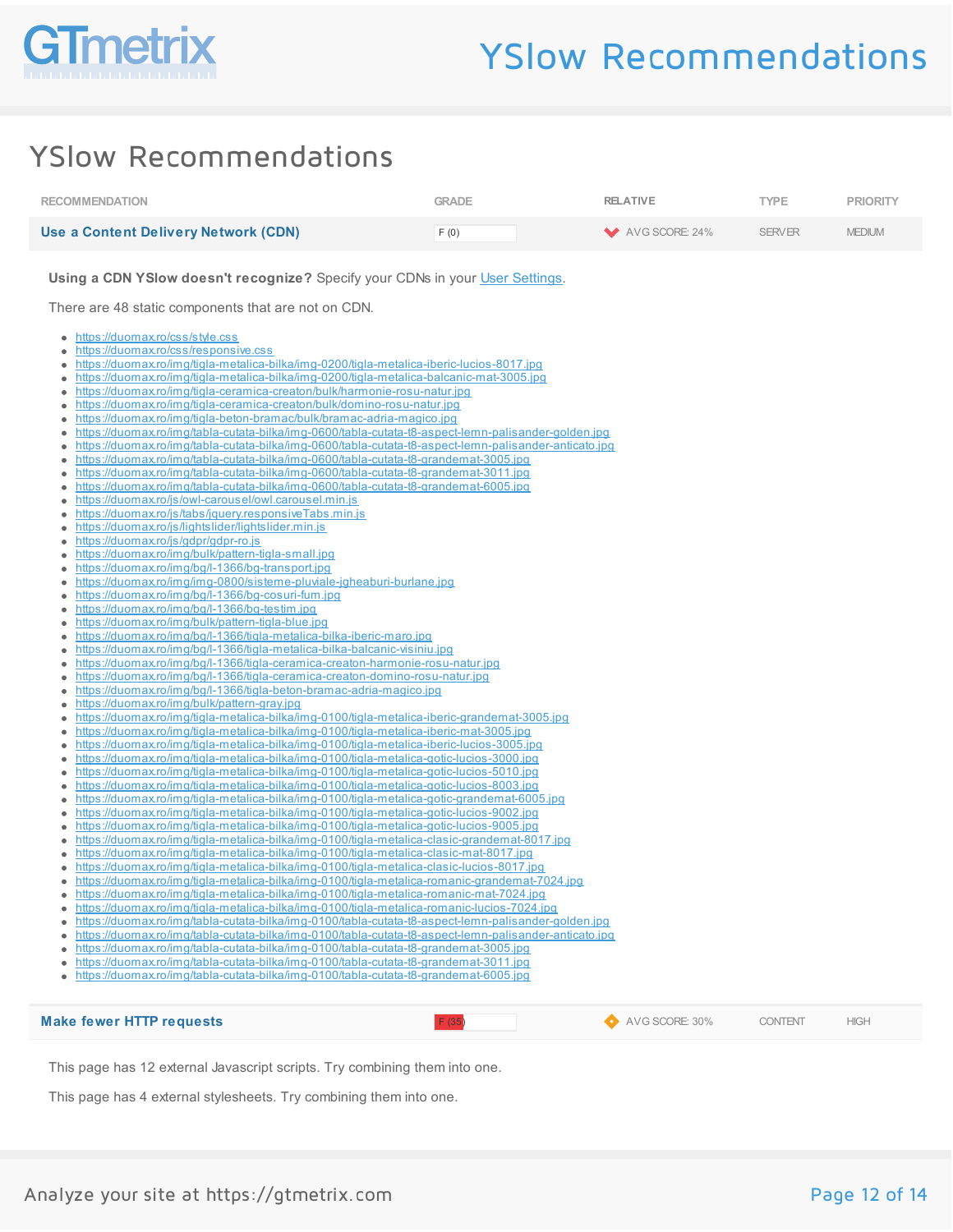

### YSlow Recommendations

This page has 13 external background images. Try combining them with CSS sprites. **Add Expires headers** Material Methods and the Contract of Contract D (67) A D (67) A AVG SCORE: 26% SERVER HIGH There are 3 static components without a far-future expiration date. <https://www.googletagmanager.com/gtag/js?id=UA-139004599-1> <https://www.google.com/recaptcha/api.js> <https://www.google.com/recaptcha/api2/webworker.js?hl=en&v=v1563777128698>  $\bullet$ **Reduce the number of DOM elements** C (79) C (79) COMPRESS CORE: 92% CONTENT LOW There are 1166 DOM elements on the page **Reduce DNS lookups** B (85) B (85) A AVG SCORE: 68% CONTENT LOW The components are split over more than 4 domains duomax.ro: 49 components, 2503.4K (82.9K GZip) www.googletagmanager.com: 1 component, 69.4K (26.5K GZip) cdnjs.cloudflare.com: 2 components, 60.2K (13.3K GZip) code.jquery.com: 1 component, 86.9K (30.2K GZip) ajax.aspnetcdn.com: 1 component, 21.0K (6.8K GZip) www.google.com: 5 components, 39.2K (16.0K GZip) www.gstatic.com: 3 components, 412.0K (184.9K GZip) **Avoid AlphaImageLoader filter** A (95) Avoid Alphania A (95) A VG SCORE: 99% CSS MEDIUM There is a total of 1 filter • https://www.gstatic.com/recaptcha/api2/v1563777128698/styles ltr.css **Compress components with gzip**  $A(100)$   $A(100)$   $A(100)$   $A(100)$   $A(100)$   $A(100)$   $A(100)$   $A(100)$   $A(100)$   $A(100)$   $A(100)$   $A(100)$   $A(100)$   $A(100)$   $A(100)$   $A(100)$   $A(100)$   $A(100)$   $A(100)$   $A(100)$   $A(100)$  You scored 100% on this recommendation - nothing to do here! **Minify JavaScript and CSS** And **A (100)** A (100) A AVG SCORE: 72% CSS/JS MEDIUM You scored 100% on this recommendation - nothing to do here! **Avoid URL redirects** Medium and the settlement of the settlement of a (100) A 4 (100) A 4 (4 AVG SCORE: 86% CONTENT MEDIUM You scored 100% on this recommendation - nothing to do here! **Make AJAX cacheable** A (100) A (100) A (100) A 4VG SCORE: 100% JS MEDIUM You scored 100% on this recommendation - nothing to do here! **Remove duplicate JavaScript and CSS** A **A (100)** A **CSS** AVG SCORE: 100% CSS/JS MEDIUM